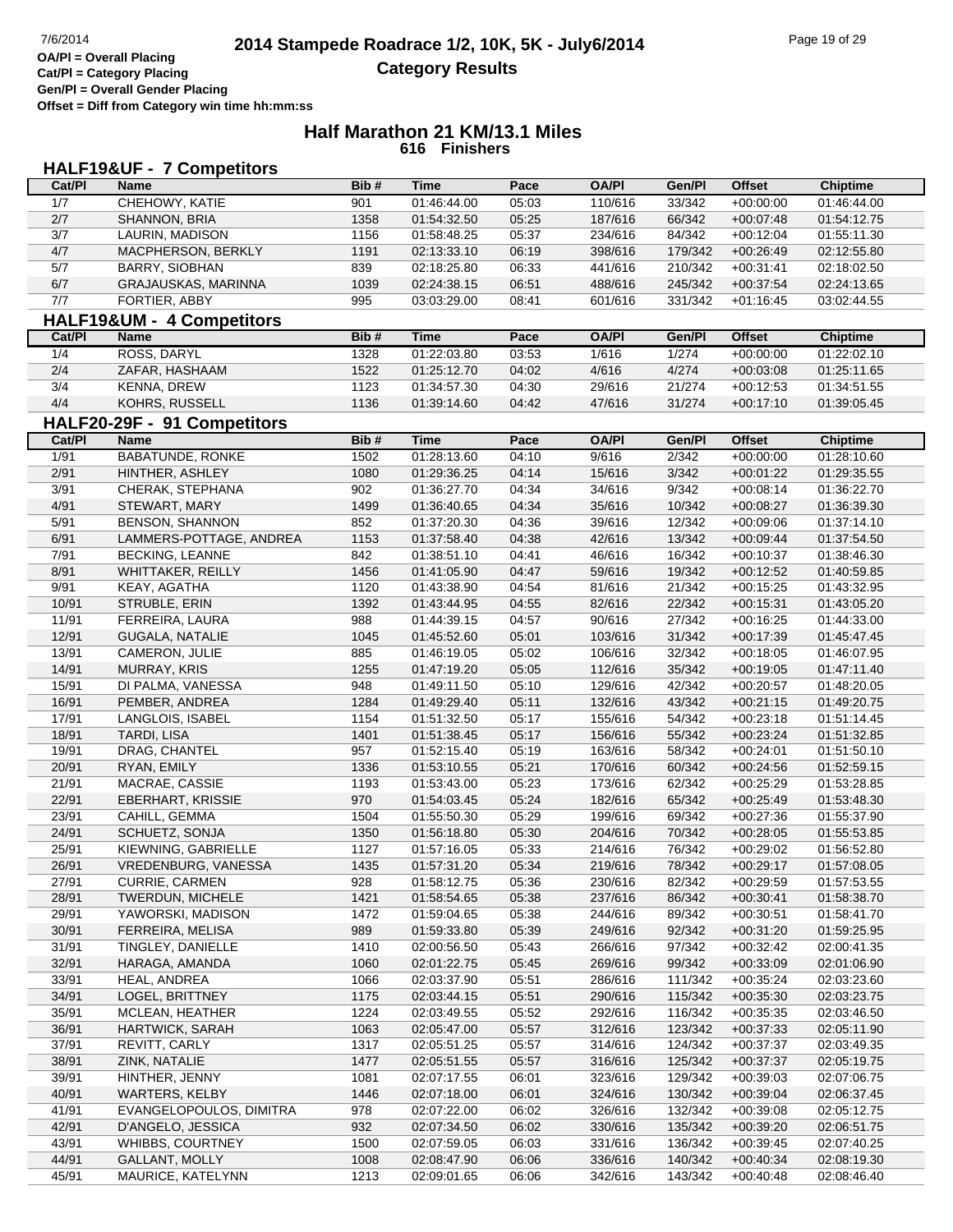# **HALF20-29F - 91 Competitors**

| Cat/PI         | <b>Name</b>                 | Bib# | Time        | Pace  | <b>OA/PI</b> | Gen/Pl  | <b>Offset</b> | <b>Chiptime</b> |
|----------------|-----------------------------|------|-------------|-------|--------------|---------|---------------|-----------------|
| 46/91          | VAN'T HOF, ALYSSA           | 1424 | 02:09:35.15 | 06:08 | 350/616      | 149/342 | $+00:41:21$   | 02:09:05.00     |
| 47/91          | PETURSSON, CHRISTINE        | 1291 | 02:09:57.90 | 06:09 | 355/616      | 154/342 | $+00:41:44$   | 02:09:29.90     |
| 48/91          | WAGNER, TESS                | 1438 | 02:11:02.45 | 06:12 | 363/616      | 159/342 | $+00:42:48$   | 02:10:31.80     |
| 49/91          | JURIC, MARIJANA             | 1116 | 02:11:02.55 | 06:12 | 364/616      | 160/342 | $+00:42:48$   | 02:10:31.75     |
| 50/91          | <b>BAMS, RHIANA</b>         | 833  | 02:11:10.00 | 06:12 | 366/616      | 162/342 | $+00:42:56$   | 02:10:44.20     |
| 51/91          | CZAPANSKIY, KRISTINE        | 930  | 02:11:23.90 | 06:13 | 370/616      | 163/342 | $+00:43:10$   | 02:11:11.55     |
| 52/91          | CARPENTER, EMILY            | 891  | 02:11:24.90 | 06:13 | 371/616      | 164/342 | $+00:43:11$   | 02:10:57.45     |
| 53/91          | WILKINS, LESLIE             | 1501 | 02:11:28.45 | 06:13 | 372/616      | 165/342 | $+00:43:14$   | 02:10:45.60     |
| 54/91          | GIESBRECHT, JENN            | 1021 | 02:11:28.60 | 06:13 | 373/616      | 166/342 | $+00:43:15$   | 02:11:01.05     |
| 55/91          | JAZEBI, SAHAR               | 1107 | 02:12:53.80 | 06:17 | 384/616      | 171/342 | $+00:44:40$   | 02:12:20.10     |
| 56/91          | MOORE, SARAH                | 1239 | 02:13:05.00 | 06:18 | 388/616      | 172/342 | $+00:44:51$   | 02:12:44.10     |
| 57/91          | <b>BETTS, OLIVIA</b>        | 855  | 02:13:12.90 | 06:18 | 391/616      | 173/342 | $+00:44:59$   | 02:12:46.55     |
| 58/91          | MACRAE, TILLY               | 1195 | 02:13:14.20 | 06:18 | 392/616      | 174/342 | $+00:45:00$   | 02:12:42.15     |
| 59/91          | BORGER, TAYLOR              | 862  | 02:13:33.00 | 06:19 | 397/616      | 178/342 | $+00:45:19$   | 02:12:55.45     |
| 60/91          | BROWN, MEGHAN               | 870  | 02:13:45.65 | 06:20 | 403/616      | 183/342 | $+00:45:32$   | 02:11:30.45     |
| 61/91          | BOND, MADDISON              | 861  | 02:13:47.40 | 06:20 | 404/616      | 184/342 | $+00:45:33$   | 02:11:32.35     |
| 62/91          | <b>GURR, DANIELLE</b>       | 1048 | 02:13:57.35 | 06:20 | 407/616      | 186/342 | $+00:45:43$   | 02:13:52.00     |
| 63/91          | SCHOFIELD, JESSIE           | 1348 | 02:14:17.10 | 06:21 | 410/616      | 188/342 | $+00:46:03$   | 02:14:00.80     |
| 64/91          | HUSTEJ, SAMANTHA            | 1098 | 02:14:35.20 | 06:22 | 414/616      | 191/342 | $+00:46:21$   | 02:14:08.50     |
| 65/91          | WIEBE, KAILA                | 1458 | 02:14:35.45 | 06:22 | 415/616      | 192/342 | $+00:46:21$   | 02:14:03.10     |
| 66/91          | <b>IWABUCHI, YUNO</b>       | 1102 | 02:16:17.35 | 06:27 | 429/616      | 200/342 | $+00:48:03$   | 02:15:48.85     |
| 67/91          | ALLEN, MADISON              | 812  | 02:18:14.20 | 06:33 | 440/616      | 209/342 | $+00:50:00$   | 02:17:44.40     |
| 68/91          | DICKIN, ELIZABETH           | 949  | 02:21:38.10 | 06:42 | 463/616      | 225/342 | $+00:53:24$   | 02:21:00.05     |
| 69/91          | PARSONS, KARI               | 1279 | 02:22:33.40 | 06:45 | 468/616      | 228/342 | $+00:54:19$   | 02:22:07.10     |
| 70/91          | <b>VELTMAN, TIFFANY</b>     | 1430 | 02:22:35.45 | 06:45 | 470/616      | 229/342 | $+00:54:21$   | 02:22:13.80     |
| 71/91          | MENDOZA, EILEEN             | 1230 | 02:22:42.90 | 06:45 | 472/616      | 231/342 | $+00:54:29$   | 02:22:21.30     |
| 72/91          | VERBONAC, KIERA             | 1431 | 02:23:07.15 | 06:47 | 475/616      | 234/342 | $+00:54:53$   | 02:22:52.30     |
| 73/91          | DROST, JAZMINE              | 960  | 02:23:22.00 | 06:47 | 478/616      | 237/342 | $+00:55:08$   | 02:22:45.00     |
| 74/91          | HARDER, KATHERINE           | 1061 | 02:24:56.35 | 06:52 | 494/616      | 250/342 | $+00:56:42$   | 02:24:21.70     |
| 75/91          | ESCOBEDO, SANDRA            | 977  | 02:27:05.75 | 06:58 | 508/616      | 260/342 | $+00.58.52$   | 02:26:38.50     |
| 76/91          | MOLLO, ANNA                 | 1237 | 02:27:16.90 | 06:58 | 512/616      | 264/342 | $+00:59:03$   | 02:26:43.65     |
| 77/91          | MADRYGA, CHELSEA            | 1196 | 02:27:30.70 | 06:59 | 514/616      | 266/342 | $+00:59:17$   | 02:26:58.55     |
| 78/91          | STEW, KELSEY                | 1388 | 02:27:44.90 | 07:00 | 516/616      | 267/342 | $+00:59:31$   | 02:26:04.80     |
| 79/91          | <b>QUASCHNICK, SARAH</b>    | 1304 | 02:27:54.00 | 07:00 | 517/616      | 268/342 | $+00:59:40$   | 02:27:21.00     |
| 80/91          | GOGOL, BRITTANY             | 1029 | 02:27:58.75 | 07:00 | 519/616      | 270/342 | $+00:59:45$   | 02:24:42.40     |
| 81/91          | MURSCHELL, AMY              | 1256 | 02:29:14.70 | 07:04 | 525/616      | 275/342 | $+01:01:01$   | 02:28:53.85     |
| 82/91          | MAKI, KRISTEN               | 1198 | 02:29:23.05 | 07:04 | 526/616      | 276/342 | $+01:01:09$   | 02:28:46.65     |
| 83/91          | SAWATZKY, DANA              | 1344 | 02:30:34.45 | 07:08 | 536/616      | 283/342 | $+01:02:20$   | 02:30:09.25     |
| 84/91          | BOLLMANN, BRIANNE           | 859  | 02:30:34.80 | 07:08 | 537/616      | 284/342 | $+01:02:21$   | 02:30:08.70     |
| 85/91          | FAHR, HEATHER               | 980  | 02:33:48.05 | 07:17 | 553/616      | 298/342 | $+01:05:34$   | 02:33:12.90     |
| 86/91          | KING, AMANDA                | 1130 | 02:40:24.75 | 07:36 | 574/616      | 310/342 | $+01:12:11$   | 02:40:15.10     |
| 87/91          | ALLAN, MEREDITH             | 810  | 02:46:24.80 | 07:53 | 586/616      | 319/342 | $+01:18:11$   | 02:45:51.05     |
| 88/91          | ROSS, REBECCA               | 1329 | 02:47:07.45 | 07:55 | 587/616      | 320/342 | $+01:18:53$   | 02:47:04.60     |
| 89/91          | TONKIN, DANIELLE            | 1414 | 02:48:15.20 | 07:58 | 590/616      | 323/342 | $+01:20:01$   | 02:48:12.30     |
| 90/91          | REMOLACIO, MANILYN          | 1551 | 02:48:29.35 | 07:59 | 591/616      | 324/342 | $+01:20:15$   | 02:48:21.55     |
| 91/91          | GIURGUIS, GINA              | 1027 | 03:16:09.60 | 09:17 | 609/616      | 337/342 | $+01:47:56$   | 03:16:01.75     |
|                | HALF20-29M - 34 Competitors |      |             |       |              |         |               |                 |
| Cat/PI         | <b>Name</b>                 | Bib# | <b>Time</b> | Pace  | <b>OA/PI</b> | Gen/Pl  | <b>Offset</b> | <b>Chiptime</b> |
| 1/34           | ONG, SIMON                  | 1269 | 01:26:40.20 | 04:06 | 7/616        | 6/274   | $+00:00:00$   | 01:26:40.15     |
| 2/34           | ANDREWS, CRAIG              | 1548 | 01:29:25.30 | 04:14 | 13/616       | 11/274  | $+00:02:45$   | 01:29:24.20     |
| $\frac{3}{34}$ | PEXMAN, JOHN                | 1293 | 01:31:34.65 | 04:20 | 22/616       | 18/274  | $+00:04:54$   | 01:31:30.00     |
| 4/34           | MELVILLE, DUNCAN            | 1228 | 01:36:25.85 | 04:34 | 33/616       | 25/274  | $+00:09:45$   | 01:35:54.10     |
| $5/34$         | MACKINNON, REN              | 1188 | 01:37:15.60 | 04:36 | 37/616       | 26/274  | $+00:10:35$   | 01:37:07.80     |
| 6/34           | BORGLI, JOAR KARLING        | 863  | 01:40:13.70 | 04:45 | 53/616       | 35/274  | $+00:13:33$   | 01:40:10.05     |
| $7/34$         | LADOUCEUR, COREY            | 1150 | 01:41:34.90 | 04:48 | 62/616       | 43/274  | $+00:14:54$   | 01:41:33.50     |
| 8/34           | DIEP, TONY                  | 951  | 01:42:43.75 | 04:52 | 74/616       | 55/274  | $+00:16:03$   | 01:42:02.20     |
| 9/34           | TRAN, WILLIAM               | 1418 | 01:43:27.80 | 04:54 | 80/616       | 60/274  | $+00:16:47$   | 01:43:20.60     |
| 10/34          | <b>MARTIN, JORDAN</b>       | 1204 | 01:45:33.60 | 05:00 | 102/616      | 72/274  | $+00:18:53$   | 01:45:16.65     |
| 11/34          | ALBERTS, MITCHELL           | 807  | 01:46:35.55 | 05:03 | 109/616      | 77/274  | $+00:19:55$   | 01:46:11.50     |
| 12/34          | MCNAUGHT, PATRICK           | 1227 | 01:47:48.35 | 05:06 | 115/616      | 78/274  | $+00:21:08$   | 01:47:39.00     |
| 13/34          | LAM, RUSSELL                | 1546 | 01:49:22.60 | 05:11 | 131/616      | 89/274  | $+00:22:42$   | 01:49:16.45     |
|                |                             |      |             |       |              |         |               |                 |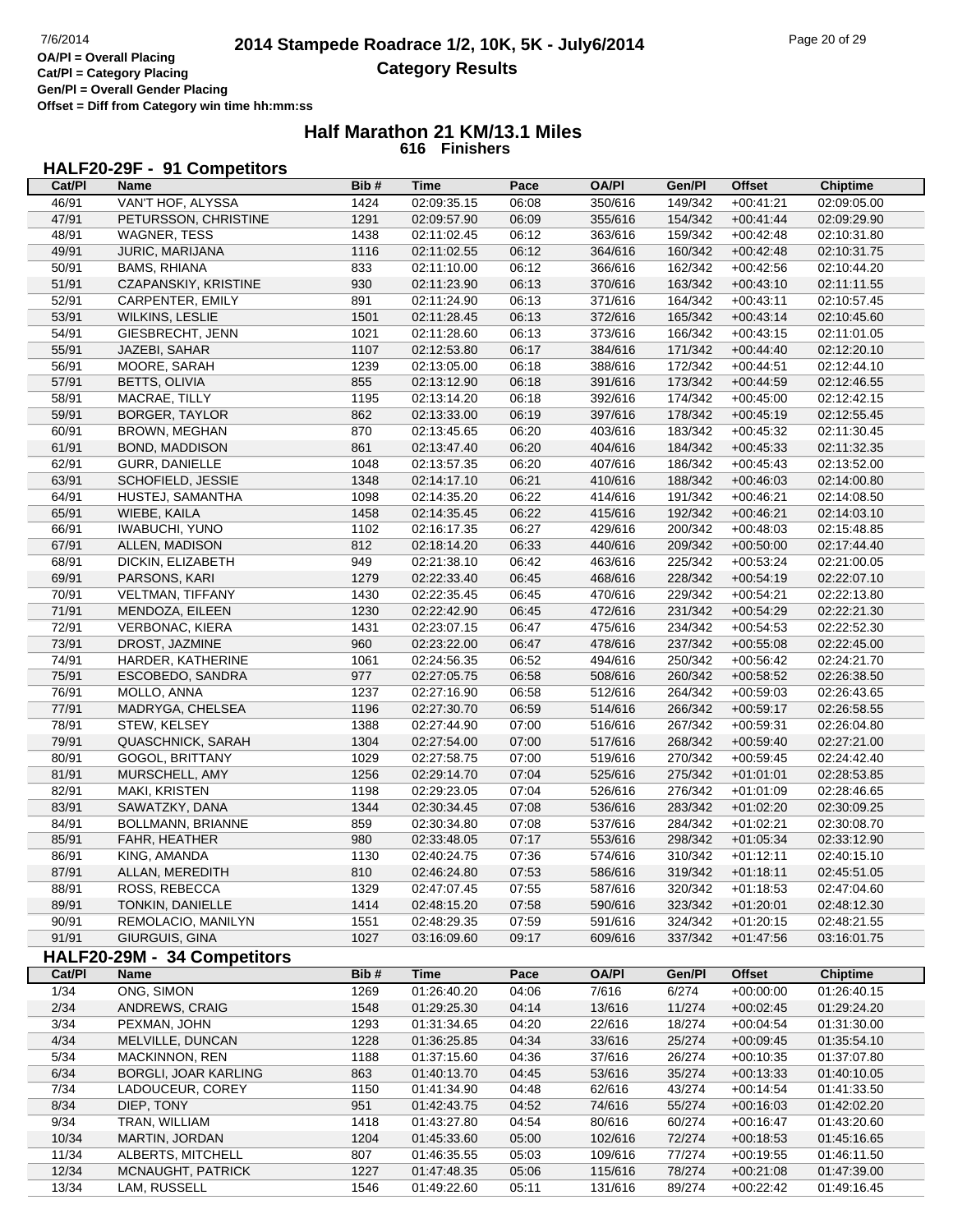**Gen/Pl = Overall Gender Placing Offset = Diff from Category win time hh:mm:ss**

### **Half Marathon 21 KM/13.1 Miles 616 Finishers**

# **HALF20-29M - 34 Competitors**

| Cat/PI | Name                         | Bib# | <b>Time</b> | Pace  | <b>OA/PI</b> | Gen/Pl  | <b>Offset</b> | <b>Chiptime</b> |
|--------|------------------------------|------|-------------|-------|--------------|---------|---------------|-----------------|
| 14/34  | MACKENZIE, ANDREW            | 1578 | 01:49:42.60 | 05:11 | 138/616      | 91/274  | $+00:23:02$   | 01:49:31.45     |
| 15/34  | MULLIGAN, LIAM               | 1251 | 01:50:14.80 | 05:13 | 142/616      | 95/274  | $+00:23:34$   | 01:49:54.45     |
| 16/34  | SMITH, PETE                  | 1377 | 01:53:47.10 | 05:23 | 176/616      | 113/274 | $+00:27:06$   | 01:53:35.15     |
| 17/34  | SINGH, AMANJOT               | 1552 | 01:53:49.65 | 05:23 | 177/616      | 114/274 | $+00:27:09$   | 01:53:34.50     |
| 18/34  | DRUMMOND, KERR               | 962  | 01:54:02.40 | 05:24 | 181/616      | 117/274 | $+00:27:22$   | 01:53:53.25     |
| 19/34  | CHYZ, BRADLEY                | 907  | 01:54:08.50 | 05:24 | 183/616      | 118/274 | $+00:27:28$   | 01:53:59.35     |
| 20/34  | SCHEU, CONNOR                | 1346 | 01:54:14.00 | 05:24 | 185/616      | 120/274 | $+00:27:33$   | 01:54:01.85     |
| 21/34  | HAZLETT, STEVEN              | 1065 | 01:54:21.30 | 05:25 | 186/616      | 121/274 | $+00:27:41$   | 01:54:04.25     |
| 22/34  | BARKER, ALEX                 | 1503 | 01:55:50.55 | 05:29 | 200/616      | 131/274 | $+00:29:10$   | 01:55:38.05     |
| 23/34  | MATEO PEREZ, DANIEL          | 1209 | 01:57:20.10 | 05:33 | 216/616      | 139/274 | $+00:30:39$   | 01:57:12.00     |
| 24/34  | <b>GALLANT, NICOLAS</b>      | 1009 | 01:58:59.70 | 05:38 | 241/616      | 154/274 | $+00:32:19$   | 01:58:40.15     |
| 25/34  | KORNELSON, BRADLY            | 1140 | 01:59:25.35 | 05:39 | 247/616      | 157/274 | $+00:32:45$   | 01:59:22.05     |
| 26/34  | KELLY, PAT                   | 1122 | 02:00:39.80 | 05:43 | 261/616      | 166/274 | $+00:33:59$   | 02:00:21.90     |
| 27/34  | MAYBEE, RYLEY                | 1491 | 02:00:41.95 | 05:43 | 262/616      | 167/274 | $+00:34:01$   | 02:00:20.15     |
| 28/34  | PROVENCAL, ANDREW            | 1301 | 02:05:51.35 | 05:57 | 315/616      | 191/274 | $+00:39:11$   | 02:05:27.05     |
| 29/34  | DOHLEN, CORY                 | 952  | 02:11:10.25 | 06:13 | 367/616      | 205/274 | $+00:44:30$   | 02:10:44.20     |
| 30/34  | HEFFERNAN, NIALL             | 1068 | 02:17:09.40 | 06:30 | 434/616      | 231/274 | $+00:50:29$   | 02:16:50.15     |
| 31/34  | WOODS, PHIL                  | 1466 | 02:20:23.20 | 06:39 | 455/616      | 237/274 | $+00:53:43$   | 02:20:11.35     |
| 32/34  | EATON, SHANE                 | 1562 | 02:22:33.85 | 06:45 | 469/616      | 241/274 | $+00:55:53$   | 02:22:07.30     |
| 33/34  | <b>BOLLMANN, THOMAS</b>      | 860  | 02:30:34.40 | 07:08 | 535/616      | 253/274 | $+01:03:54$   | 02:30:09.40     |
| 34/34  | PARAGAS, DAVID CHRISTIAN     | 1275 | 03:20:57.30 | 09:31 | 610/616      | 273/274 | $+01:54:17$   | 03:20:49.75     |
|        |                              |      |             |       |              |         |               |                 |
|        | HALF30-39F - 112 Competitors |      |             |       |              |         |               |                 |
| Cat/PI | Name                         | Bib# | <b>Time</b> | Pace  | <b>OA/PI</b> | Gen/Pl  | <b>Offset</b> | Chiptime        |
| 1/112  | HANSEN, DANA                 | 1587 | 01:25:35.15 | 04:03 | 5/616        | 1/342   | $+00:00:00$   | 01:25:34.30     |
| 2/112  | MOODY, POLLY                 | 1534 | 01:31:08.45 | 04:19 | 21/616       | 4/342   | $+00:05:33$   | 01:31:07.30     |
| 3/112  | <b>KENDRICK, MELISSA</b>     | 1563 | 01:32:17.30 | 04:22 | 23/616       | 5/342   | $+00:06:42$   | 01:32:16.30     |
| 4/112  | <b>BYERS, LINDSAY</b>        | 883  | 01:32:56.10 | 04:24 | 24/616       | 6/342   | $+00:07:20$   | 01:32:53.95     |
| 5/112  | FRYDMAN, CHERYL              | 1005 | 01:33:11.70 | 04:25 | 25/616       | 7/342   | $+00:07:36$   | 01:33:09.45     |
| 6/112  | SIM, MANDI                   | 1367 | 01:33:11.95 | 04:25 | 26/616       | 8/342   | $+00:07:36$   | 01:33:09.65     |
| 7/112  | MCMECHAN, KRISTIE            | 1226 | 01:38:28.20 | 04:40 | 43/616       | 14/342  | $+00:12:53$   | 01:38:22.30     |
| 8/112  | WILD, ADRIANA                | 1459 | 01:39:16.10 | 04:42 | 48/616       | 17/342  | $+00:13:40$   | 01:39:14.70     |
| 9/112  | CURRIE, MELISSA              | 1527 | 01:39:53.00 | 04:44 | 50/616       | 18/342  | $+00:14:17$   | 01:39:48.95     |
| 10/112 | STRUEBY, JILL                | 1393 | 01:43:18.10 | 04:53 | 78/616       | 20/342  | $+00:17:42$   | 01:41:08.10     |
| 11/112 | YAU, CHRISTINE               | 1471 | 01:44:16.65 | 04:56 | 86/616       | 24/342  | $+00:18:41$   | 01:44:13.00     |
| 12/112 | TOFFELMIRE, TERRY            | 1412 | 01:44:34.95 | 04:57 | 88/616       | 26/342  | $+00:18:59$   | 01:44:27.75     |
| 13/112 | VERSFELD, CARRIE             | 1433 | 01:45:18.40 | 04:59 | 100/616      | 30/342  | $+00:19:43$   | 01:45:09.60     |
| 14/112 | ROWDEN, NATASHA              | 1331 | 01:47:53.10 | 05:06 | 116/616      | 38/342  | $+00:22:17$   | 01:47:40.20     |
| 15/112 | GREEN, TANYA                 | 1041 | 01:47:55.60 | 05:06 | 117/616      | 39/342  | $+00:22:20$   | 01:47:55.60     |
| 16/112 | BABES, LIANE                 | 827  | 01:49:37.70 | 05:11 | 136/616      | 46/342  | $+00:24:02$   | 01:49:26.70     |
| 17/112 | FAVOT, KRISTA                | 985  | 01:51:03.10 | 05:15 | 148/616      | 49/342  | $+00:25:27$   | 01:50:50.90     |
| 18/112 | MYERS, MEGAN                 | 1258 | 01:51:19.75 | 05:16 | 151/616      | 51/342  | $+00.25.44$   | 01:51:05.80     |
| 19/112 | <b>KRISTENSEN, BRITTA</b>    | 1173 | 01:51:23.95 | 05:16 | 152/616      | 52/342  | $+00:25:48$   | 01:51:12.95     |
| 20/112 | <b>GERBER, INGEMAUD</b>      | 1018 | 01:53:35.80 | 05:23 | 172/616      | 61/342  | $+00:28:00$   | 01:53:30.90     |
| 21/112 | DAVIS, HEATHER               | 939  | 01:53:46.25 | 05:23 | 175/616      | 63/342  | $+00:28:11$   | 01:53:25.40     |
| 22/112 | <b>BAILEY, ERIN</b>          | 829  | 01:53:50.75 | 05:23 | 179/616      | 64/342  | $+00:28:15$   | 01:53:38.35     |
| 23/112 | HETT, REBECCA                | 1074 | 01:55:24.25 | 05:28 | 196/616      | 67/342  | $+00:29:49$   | 01:55:20.20     |
| 24/112 | SMIDDY, GEMMA                | 1371 | 01:56:39.70 | 05:31 | 206/616      | 71/342  | $+00:31:04$   | 01:56:22.70     |
| 25/112 | <b>IWASKIW, TAMMY</b>        | 1488 | 01:56:51.30 | 05:32 | 208/616      | 72/342  | $+00:31:16$   | 01:56:27.70     |
| 26/112 | TADDEO, AMY                  | 1399 | 01:56:51.45 | 05:32 | 209/616      | 73/342  | $+00:31:16$   | 01:56:33.85     |
| 27/112 | LEITCH, MARGARET             | 1165 | 01:56:55.05 | 05:32 | 211/616      | 75/342  | $+00:31:19$   | 01:53:14.85     |
| 28/112 | SMITH, MEREDITH              | 1376 | 01:57:38.10 | 05:34 | 221/616      | 79/342  | $+00:32:02$   | 01:57:22.55     |
| 29/112 | MORESHEAD, AMY               | 1241 | 01:58:09.00 | 05:35 | 228/616      | 81/342  | $+00:32:33$   | 01:57:50.30     |
| 30/112 | LAW, SONIA                   | 1160 | 01:58:15.05 | 05:36 | 231/616      | 83/342  | $+00:32:39$   | 01:57:55.20     |
| 31/112 | LAW, LACEY                   | 1159 | 01:58:51.35 | 05:38 | 236/616      | 85/342  | $+00:33:16$   | 01:57:37.35     |
| 32/112 | MACLEAN, LINDSAY             | 1190 | 01:59:07.65 | 05:38 | 246/616      | 90/342  | $+00:33:32$   | 01:58:50.30     |
| 33/112 | DELISLE, TINA                | 1583 | 01:59:39.85 | 05:40 | 250/616      | 93/342  | $+00:34:04$   | 01:59:24.60     |
| 34/112 | DRYER, BRENDA                | 1529 | 01:59:41.30 | 05:40 | 251/616      | 94/342  | $+00:34:06$   | 01:59:23.10     |
| 35/112 | DARGIE, CRYSTAL              | 936  | 02:01:30.15 | 05:45 | 270/616      | 100/342 | $+00:35:55$   | 02:01:13.70     |
| 36/112 | KIM, ELINA                   | 1129 | 02:02:09.65 | 05:47 | 274/616      | 104/342 | $+00:36:34$   | 02:02:09.65     |
| 37/112 | JOHNSON, SHEENA              | 1110 | 02:02:48.05 | 05:49 | 279/616      | 108/342 | $+00:37:12$   | 02:02:22.85     |
| 38/112 | DYSON, TERRY                 | 969  | 02:03:04.95 | 05:50 | 281/616      | 109/342 | $+00:37:29$   | 02:02:21.85     |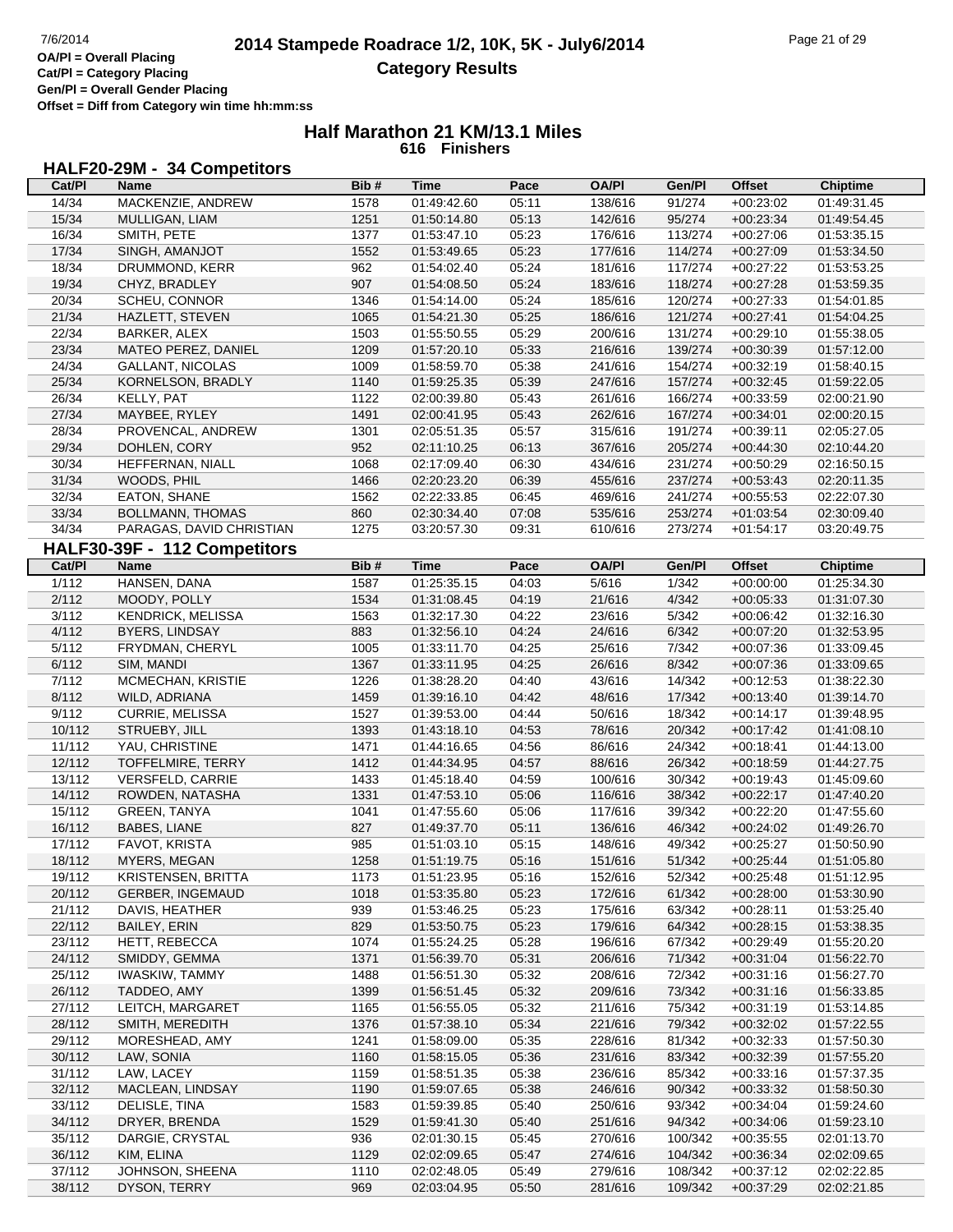# **HALF30-39F - 112 Competitors**

| Cat/PI | Name                      | Bib# | <b>Time</b> | Pace  | <b>OA/PI</b> | Gen/PI  | Offset      | <b>Chiptime</b> |
|--------|---------------------------|------|-------------|-------|--------------|---------|-------------|-----------------|
| 39/112 | DORE, JENNIFER            | 953  | 02:04:15.70 | 05:53 | 296/616      | 118/342 | $+00:38:40$ | 02:03:55.00     |
| 40/112 | WOOLCOTT-SEMLER, LARA     | 1558 | 02:05:27.00 | 05:56 | 307/616      | 120/342 | $+00:39:51$ | 02:05:04.50     |
| 41/112 | VIOLICH, DELORIA          | 1581 | 02:05:42.35 | 05:57 | 311/616      | 122/342 | $+00:40:07$ | 02:02:04.90     |
| 42/112 | HAMILTON, GELA            | 1056 | 02:06:09.40 | 05:58 | 317/616      | 126/342 | $+00:40:34$ | 02:05:52.90     |
| 43/112 | BASSETT-KEIL, RACHELLE    | 1480 | 02:06:16.80 | 05:59 | 318/616      | 127/342 | $+00:40:41$ | 02:06:12.15     |
| 44/112 | LOPEZ, JULIE              | 1177 | 02:07:21.65 | 06:02 | 325/616      | 131/342 | $+00:41:46$ | 02:07:02.15     |
| 45/112 | MARTINKA, TRACY           | 1206 | 02:08:35.95 | 06:05 | 332/616      | 137/342 | $+00:43:00$ | 02:08:08.60     |
| 46/112 | WATSON, MISTY             | 1447 | 02:08:42.00 | 06:05 | 334/616      | 138/342 | $+00:43:06$ | 02:08:11.90     |
| 47/112 | CARR, GILLIAN             | 894  | 02:08:51.05 | 06:06 | 338/616      | 141/342 | $+00:43:15$ | 02:08:19.45     |
| 48/112 | JOHNSON, DANA             | 1109 | 02:08:53.55 | 06:06 | 339/616      | 142/342 | $+00:43:18$ | 02:08:25.20     |
| 49/112 | ZATORSKI, JEZELLE         | 1475 | 02:09:06.90 | 06:07 | 343/616      | 144/342 | $+00:43:31$ | 02:08:44.15     |
| 50/112 | LAW, CAROLINE             | 1158 | 02:09:26.20 | 06:08 | 346/616      | 146/342 | $+00:43:51$ | 02:09:18.75     |
| 51/112 | <b>GENTLES, ROSELYNN</b>  | 1017 | 02:09:28.25 | 06:08 | 347/616      | 147/342 | $+00:43:53$ | 02:08:51.50     |
| 52/112 | KERSHAW, DEBORAH          | 1126 | 02:09:57.45 | 06:09 | 354/616      | 153/342 | $+00:44:22$ | 02:09:33.10     |
| 53/112 | LEWIS, MEREDITH           | 1166 | 02:10:51.30 | 06:12 | 361/616      | 158/342 | $+00:45:16$ | 02:10:11.35     |
| 54/112 | DRYSDALE, CARMEN          | 963  | 02:11:29.10 | 06:13 | 375/616      | 167/342 | $+00:45:53$ | 02:11:04.25     |
| 55/112 | DE SOSA, MAUREEN          | 1482 | 02:13:31.85 | 06:19 | 396/616      | 177/342 | $+00:47:56$ | 02:13:27.15     |
| 56/112 | WITTAL, BRANDI            | 1464 | 02:13:42.65 | 06:20 | 401/616      | 181/342 | $+00:48:07$ | 02:13:13.80     |
| 57/112 | ROMANIUK, RICHELLE        | 1325 | 02:13:59.95 | 06:21 | 408/616      | 187/342 | $+00:48:24$ | 02:01:59.95     |
| 58/112 | GNYRA, DIANA              | 1028 | 02:14:22.45 | 06:22 | 411/616      | 189/342 | $+00:48:47$ | 02:13:40.50     |
| 59/112 | KOWALCHUK, ASHLEY         | 1142 | 02:14:58.50 | 06:23 | 417/616      | 193/342 | $+00:49:23$ | 02:12:57.45     |
| 60/112 | ATKINSON, MICHELLE        | 822  | 02:15:08.80 | 06:24 | 418/616      | 194/342 | $+00:49:33$ | 02:15:08.20     |
| 61/112 | KIM, ALICE                | 1128 | 02:15:33.05 | 06:25 | 421/616      | 196/342 | $+00:49:57$ | 02:13:24.65     |
| 62/112 | FENERTY, JENNIFER         | 1507 | 02:15:43.30 | 06:25 | 423/616      | 197/342 | $+00:50:08$ | 02:15:10.95     |
| 63/112 | PURCHASE, KRISTA          | 1303 | 02:16:48.35 | 06:29 | 431/616      | 202/342 | $+00:51:13$ | 02:16:07.10     |
| 64/112 | NEWTON, KIMBERLEY         | 1262 | 02:17:11.30 | 06:30 | 435/616      | 204/342 | $+00:51:36$ | 02:16:32.65     |
| 65/112 | STOCKAN, DAWN             | 1391 | 02:17:12.10 | 06:30 | 436/616      | 205/342 | $+00.51:36$ | 02:16:34.25     |
| 66/112 | COTE MCKENNA, RACHEL      | 917  | 02:17:21.35 | 06:30 | 437/616      | 206/342 | $+00:51:46$ | 02:17:06.55     |
| 67/112 | MATHIESON, STEPHANIE      | 1212 | 02:18:47.10 | 06:34 | 444/616      | 212/342 | $+00:53:11$ | 02:18:17.40     |
| 68/112 | FARYNIUK, MELISSA         | 984  | 02:19:14.10 | 06:35 | 449/616      | 215/342 | $+00:53:38$ | 02:17:34.25     |
| 69/112 | CRAYNE, TAMMY             | 922  | 02:19:16.60 | 06:36 | 451/616      | 216/342 | $+00:53:41$ | 02:16:51.80     |
| 70/112 | LINDSAY, CARLY            | 1171 | 02:19:39.55 | 06:37 | 454/616      | 218/342 | $+00:54:04$ | 02:19:18.55     |
| 71/112 | BRAY, ERIN                | 866  | 02:20:29.70 | 06:39 | 456/616      | 219/342 | $+00:54:54$ | 02:20:16.65     |
| 72/112 | PERRIN, CHRISTIE          | 1285 | 02:20:30.15 | 06:39 | 457/616      | 220/342 | $+00:54:55$ | 02:19:47.60     |
| 73/112 | DESTA, BARBARA            | 946  | 02:20:45.45 | 06:40 | 458/616      | 221/342 | $+00:55:10$ | 02:20:19.80     |
| 74/112 | COLWELL, TENNILLE         | 912  | 02:20:51.00 | 06:40 | 460/616      | 222/342 | $+00:55:15$ | 02:20:22.25     |
| 75/112 | GAMBLE, DEVON             | 1011 | 02:21:20.60 | 06:41 | 462/616      | 224/342 | $+00:55:45$ | 02:21:15.50     |
| 76/112 | LITVINCHUK, STACEY        | 1174 | 02:22:19.05 | 06:44 | 467/616      | 227/342 | $+00:56:43$ | 02:22:16.40     |
| 77/112 | GAQUI-ELEFANTE, ESMERALDA | 1508 | 02:22:53.25 | 06:46 | 474/616      | 233/342 | $+00:57:18$ | 02:22:21.20     |
| 78/112 | BRYAN, TAMMY              | 873  | 02:23:29.45 | 06:48 | 480/616      | 239/342 | $+00:57:54$ | 02:23:02.70     |
| 79/112 | PARKER, NAOMI             | 1277 | 02:23:49.95 | 06:49 | 483/616      | 242/342 | $+00:58:14$ | 02:23:20.05     |
| 80/112 | <b>MCCREA, JENNIFER</b>   | 1574 | 02:24:38.45 | 06:51 | 489/616      | 246/342 | $+00.59.03$ | 02:23:57.95     |
| 81/112 | FROST, AMANDA             | 1004 | 02:25:53.45 | 06:54 | 498/616      | 252/342 | $+01:00:18$ | 02:25:45.70     |
| 82/112 | DALBY, NIKKI              | 934  | 02:26:53.50 | 06:57 | 504/616      | 257/342 | $+01:01:18$ | 02:26:24.45     |
| 83/112 | JAQUES, COURTNEY          | 1105 | 02:27:04.95 | 06:58 | 507/616      | 259/342 | $+01:01:29$ | 02:26:31.70     |
| 84/112 | HOPE, KATIE               | 1089 | 02:27:06.70 | 06:58 | 509/616      | 261/342 | $+01:01:31$ | 02:26:38.05     |
| 85/112 | KOT, JENNIFER             | 1141 | 02:27:15.10 | 06:58 | 511/616      | 263/342 | $+01:01:39$ | 02:26:43.90     |
| 86/112 | ROBINSON, ANDREA          | 1323 | 02:27:25.30 | 06:59 | 513/616      | 265/342 | $+01:01:50$ | 02:26:51.80     |
| 87/112 | EKEWENU, EBBY             | 971  | 02:27:58.10 | 07:00 | 518/616      | 269/342 | $+01:02:22$ | 02:27:22.10     |
| 88/112 | WATTERWORTH, ELIZABETH    | 1448 | 02:28:54.95 | 07:03 | 523/616      | 273/342 | $+01:03:19$ | 02:28:52.65     |
| 89/112 | CARLETON, NATALIE         | 887  | 02:29:24.15 | 07:04 | 527/616      | 277/342 | $+01:03:49$ | 02:28:50.70     |
| 90/112 | WALLACE, JAMIE            | 1441 | 02:29:26.35 | 07:04 | 528/616      | 278/342 | $+01:03:51$ | 02:28:50.65     |
| 91/112 | MACKENZIE, KRYSTA         | 1186 | 02:29:55.40 | 07:06 | 530/616      | 279/342 | $+01:04:20$ | 02:29:18.75     |
| 92/112 | MUIR, ALTHEA              | 1249 | 02:29:55.80 | 07:06 | 531/616      | 280/342 | $+01:04:20$ | 02:29:19.00     |
| 93/112 | FRIESEN, ERIN             | 1003 | 02:30:31.45 | 07:08 | 534/616      | 282/342 | $+01:04:56$ | 02:30:04.35     |
| 94/112 | BENKE, AMANDA             | 846  | 02:30:35.75 | 07:08 | 538/616      | 285/342 | $+01:05:00$ | 02:28:57.00     |
| 95/112 | <b>GERRITS, CATHERINE</b> | 1530 | 02:30:39.50 | 07:08 | 539/616      | 286/342 | $+01:05:04$ | 02:29:59.70     |
| 96/112 | STASZEWSKI, NIKKI         | 1384 | 02:31:23.00 | 07:10 | 542/616      | 288/342 | $+01:05:47$ | 02:31:03.00     |
| 97/112 | ALKALAY, KIM              | 809  | 02:31:54.15 | 07:11 | 543/616      | 289/342 | $+01:06:19$ | 02:31:45.90     |
| 98/112 | <b>GREER, NIKKI</b>       | 1043 | 02:32:53.20 | 07:14 | 546/616      | 291/342 | $+01:07:18$ | 02:32:18.35     |
| 99/112 | DORN, KARYANN             | 1505 | 02:33:16.55 | 07:15 | 549/616      | 294/342 | $+01:07:41$ | 02:33:09.20     |
|        |                           |      |             |       |              |         |             |                 |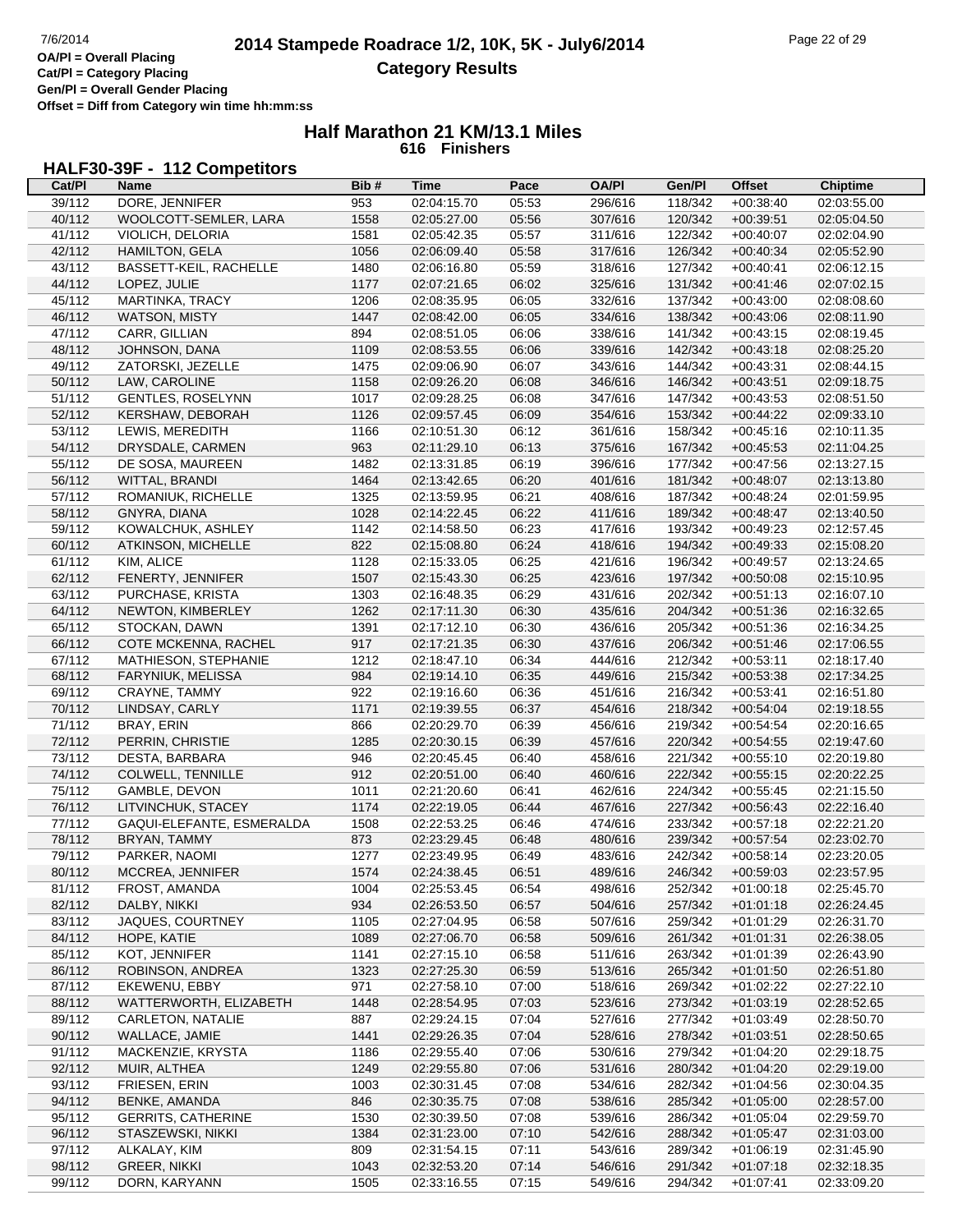**Gen/Pl = Overall Gender Placing**

#### **Half Marathon 21 KM/13.1 Miles 616 Finishers**

# **HALF30-39F - 112 Competitors**

| Cat/PI  | Name                        | Bib# | Time        | Pace  | <b>OA/PI</b> | Gen/PI  | <b>Offset</b> | <b>Chiptime</b> |
|---------|-----------------------------|------|-------------|-------|--------------|---------|---------------|-----------------|
| 100/112 | <b>BURAK, RACHEL ANN</b>    | 879  | 02:35:59.15 | 07:23 | 559/616      | 301/342 | $+01:10:24$   | 02:27:39.15     |
| 101/112 | NILSON, AMANDA              | 1263 | 02:36:41.20 | 07:25 | 562/616      | 304/342 | $+01:11:06$   | 02:36:39.60     |
| 102/112 | FIELDING, ALLISON           | 992  | 02:38:44.90 | 07:31 | 566/616      | 306/342 | $+01:13:09$   | 02:38:32.65     |
| 103/112 | AWDE, JEN                   | 824  | 02:38:45.15 | 07:31 | 567/616      | 307/342 | $+01:13:10$   | 02:38:32.70     |
| 104/112 | <b>OUELLET, SHIRLEY</b>     | 1270 | 02:39:12.75 | 07:32 | 569/616      | 308/342 | $+01:13:37$   | 02:39:10.60     |
| 105/112 | KOOPERBERG, RONAYE          | 1138 | 02:42:42.90 | 07:42 | 580/616      | 316/342 | $+01:17:07$   | 02:42:33.50     |
| 106/112 | SYLLIBOY, JENNIFER          | 1398 | 02:48:00.15 | 07:57 | 589/616      | 322/342 | $+01:22:25$   | 02:47:53.40     |
| 107/112 | HENDERSON, CANDACE          | 1069 | 02:48:41.80 | 07:59 | 592/616      | 325/342 | $+01:23:06$   | 02:48:28.85     |
| 108/112 | PEDERSON, SARAH             | 1283 | 02:58:13.05 | 08:26 | 594/616      | 326/342 | $+01:32:37$   | 02:57:42.80     |
| 109/112 | REDMAN, AMY                 | 1313 | 03:00:34.20 | 08:33 | 598/616      | 328/342 | $+01:34:59$   | 02:59:58.65     |
| 110/112 | WEBB, BRIANNE               | 1450 | 03:13:51.70 | 09:11 | 605/616      | 333/342 | $+01:48:16$   | 03:13:49.55     |
| 111/112 | KANSKI, AUDRA               | 1117 | 03:15:34.55 | 09:16 | 608/616      | 336/342 | $+01:49:59$   | 03:15:23.55     |
| 112/112 | MCKIRDY, GILLIAN            | 1222 | 03:43:59.55 | 10:36 | 615/616      | 342/342 | $+02:18:24$   | 03:43:41.85     |
|         | HALF30-39M - 94 Competitors |      |             |       |              |         |               |                 |
| Cat/PI  | Name                        | Bib# | <b>Time</b> | Pace  | <b>OA/PI</b> | Gen/Pl  | <b>Offset</b> | <b>Chiptime</b> |
| 1/94    | RADOMSKY, DAVID             |      | 01:23:52.10 |       |              | 2/274   |               | 01:23:48.10     |
|         |                             | 1305 | 01:24:53.85 | 03:58 | 2/616        |         | $+00:00:00$   |                 |
| 2/94    | <b>BALL, TANNER</b>         | 832  |             | 04:01 | 3/616        | 3/274   | $+00:01:01$   | 01:24:51.05     |
| 3/94    | WELDON, OWEN                | 1452 | 01:28:48.80 | 04:12 | 11/616       | 9/274   | $+00:04:56$   | 01:28:46.00     |
| 4/94    | STORCK, ARIC                | 1521 | 01:29:35.45 | 04:14 | 14/616       | 12/274  | $+00:05:43$   | 01:29:34.05     |
| 5/94    | CUMMINGS, JON               | 927  | 01:30:22.40 | 04:17 | 16/616       | 13/274  | $+00:06:30$   | 01:30:20.40     |
| 6/94    | ROBERTSON, KENNETH          | 1322 | 01:30:49.80 | 04:18 | 18/616       | 15/274  | $+00:06:57$   | 01:30:46.95     |
| 7/94    | HOGAN, MARK                 | 1087 | 01:30:56.60 | 04:18 | 19/616       | 16/274  | $+00:07:04$   | 01:30:54.75     |
| 8/94    | JEFFREY, IAN                | 1108 | 01:30:58.65 | 04:18 | 20/616       | 17/274  | $+00:07:06$   | 01:30:56.30     |
| 9/94    | MOHALLY, JOHN               | 1513 | 01:35:16.15 | 04:30 | 30/616       | 22/274  | $+00:11:24$   | 01:35:12.10     |
| 10/94   | MURPHY, MIKE                | 1253 | 01:35:54.30 | 04:32 | 31/616       | 23/274  | $+00:12:02$   | 01:35:49.80     |
| 11/94   | DREWERY, CRAIG              | 1528 | 01:36:21.15 | 04:34 | 32/616       | 24/274  | $+00:12:29$   | 01:36:17.50     |
| 12/94   | <b>CULLINGHAM, MIKE</b>     | 926  | 01:37:49.25 | 04:38 | 40/616       | 28/274  | $+00:13:57$   | 01:37:45.55     |
| 13/94   | PARR, CHAD                  | 1535 | 01:37:56.95 | 04:38 | 41/616       | 29/274  | $+00:14:04$   | 01:37:53.80     |
| 14/94   | WILSON, PAUL                | 1462 | 01:38:31.40 | 04:40 | 45/616       | 30/274  | $+00:14:39$   | 01:38:28.00     |
| 15/94   | IZETT, DAVID                | 1103 | 01:39:53.60 | 04:44 | 51/616       | 33/274  | $+00:16:01$   | 01:39:49.20     |
| 16/94   | <b>BAYLIS, THOMAS</b>       | 841  | 01:40:09.25 | 04:44 | 52/616       | 34/274  | $+00:16:17$   | 01:40:04.00     |
| 17/94   | DUNN, CHRIS                 | 966  | 01:40:56.50 | 04:47 | 57/616       | 39/274  | $+00:17:04$   | 01:40:46.55     |
| 18/94   | PETKAU, JUSTIN              | 1289 | 01:41:21.50 | 04:48 | 60/616       | 41/274  | $+00:17:29$   | 01:41:19.25     |
| 19/94   | REMPEL, DARREN              | 1585 | 01:41:22.55 | 04:48 | 61/616       | 42/274  | $+00:17:30$   | 01:41:17.55     |
| 20/94   | FREEMAN, COLIN              | 1000 | 01:41:37.45 | 04:49 | 63/616       | 44/274  | $+00:17:45$   | 01:41:32.70     |
| 21/94   | RIDLING, MIKE               | 1495 | 01:42:14.90 | 04:50 | 65/616       | 46/274  | $+00:18:22$   | 01:42:06.65     |
| 22/94   | <b>BENKE, MIKE</b>          | 847  | 01:42:27.45 | 04:51 | 69/616       | 50/274  | $+00:18:35$   | 01:41:24.35     |
| 23/94   | WALKER, DON                 | 1440 | 01:42:28.50 | 04:51 | 71/616       | 52/274  | $+00:18:36$   | 01:41:58.90     |
| 24/94   | ARMENEAU, MICHAEL           | 1523 | 01:42:41.10 | 04:52 | 72/616       | 53/274  | $+00:18:49$   | 01:42:34.50     |
| 25/94   | NISCAK, DAVID               | 1264 | 01:42:41.15 | 04:52 | 73/616       | 54/274  | $+00:18:49$   | 01:42:33.65     |
| 26/94   | STUART, ROB                 | 1540 | 01:42:57.20 | 04:52 | 75/616       | 56/274  | $+00.19.05$   | 01:42:53.65     |
| 27/94   | ROBICHAUD, LEIGHAM          | 1496 | 01:43:13.90 | 04:53 | 77/616       | 58/274  | $+00:19:21$   | 01:43:13.75     |
| 28/94   | RUSSOUW, NICO               | 1334 | 01:43:25.20 | 04:54 | 79/616       | 59/274  | $+00:19:33$   | 01:43:20.00     |
| 29/94   | PATERSON, SHANE             | 1281 | 01:44:51.60 | 04:58 | 93/616       | 65/274  | $+00:20:59$   | 01:44:41.05     |
| 30/94   | POTVIN, CHARLES             | 1299 | 01:45:13.90 | 04:59 | 99/616       | 70/274  | $+00:21:21$   | 01:45:10.20     |
| 31/94   | SAXENA, SANKALP             | 1345 | 01:49:36.80 | 05:11 | 135/616      | 90/274  | $+00:25:44$   | 01:49:24.15     |
| 32/94   | O CONNELL, KEITH            | 1517 | 01:49:55.15 | 05:12 | 140/616      | 93/274  | $+00:26:03$   | 01:49:42.20     |
| 33/94   | NICHOLS, JOHN               | 982  | 01:50:06.85 | 05:13 | 141/616      | 94/274  | $+00:26:14$   | 01:49:49.50     |
| 34/94   | RAKHRA, RANDY               | 1306 | 01:50:16.90 | 05:13 | 143/616      | 96/274  | $+00:26:24$   | 01:49:56.85     |
| 35/94   | SHARIF, OMEED               | 1360 | 01:50:31.65 | 05:14 | 144/616      | 97/274  | $+00:26:39$   | 01:50:18.35     |
| 36/94   | DECKER, MICHAEL             | 940  | 01:51:14.70 | 05:16 | 150/616      | 100/274 | $+00:27:22$   | 01:50:57.25     |
| 37/94   | MACEDO, RICHARD             | 1184 | 01:51:55.10 | 05:18 | 160/616      | 103/274 | $+00:28:03$   | 01:51:43.70     |
| 38/94   | BARKER, DYLAN               | 836  | 01:52:50.35 | 05:20 | 166/616      | 108/274 | $+00:28:58$   | 01:49:38.85     |
| 39/94   | O'GRADY, PAUL               | 1266 | 01:53:02.75 | 05:21 | 167/616      | 109/274 | $+00.29.10$   | 01:52:43.50     |
| 40/94   | <b>WILLIAMSON, RYAN</b>     | 1460 | 01:53:44.10 | 05:23 | 174/616      | 112/274 | $+00:29:52$   | 01:53:31.50     |
| 41/94   | YARDLEY, JASON              | 1470 | 01:54:39.00 | 05:26 | 188/616      | 122/274 | $+00:30:46$   | 01:54:32.55     |
| 42/94   | SCHLAUCH, KEVIN             | 1347 | 01:54:45.05 | 05:26 | 189/616      | 123/274 | $+00:30:52$   | 01:54:30.65     |
| 43/94   | GORELIK, ALEX               | 1034 | 01:55:08.80 | 05:27 | 193/616      | 127/274 | $+00:31:16$   | 01:54:52.80     |
| 44/94   | MCKAY, BLAINE               | 1533 | 01:55:23.00 | 05:28 | 195/616      | 129/274 | $+00:31:30$   | 01:55:23.00     |
| 45/94   | VARGA, LAJOS                | 1427 | 01:56:09.55 | 05:30 | 201/616      | 132/274 | $+00:32:17$   | 01:55:56.10     |
| 46/94   | KOZAL, MARCIN               | 1143 | 01:56:13.30 | 05:30 | 202/616      | 133/274 | $+00:32:21$   | 01:55:45.55     |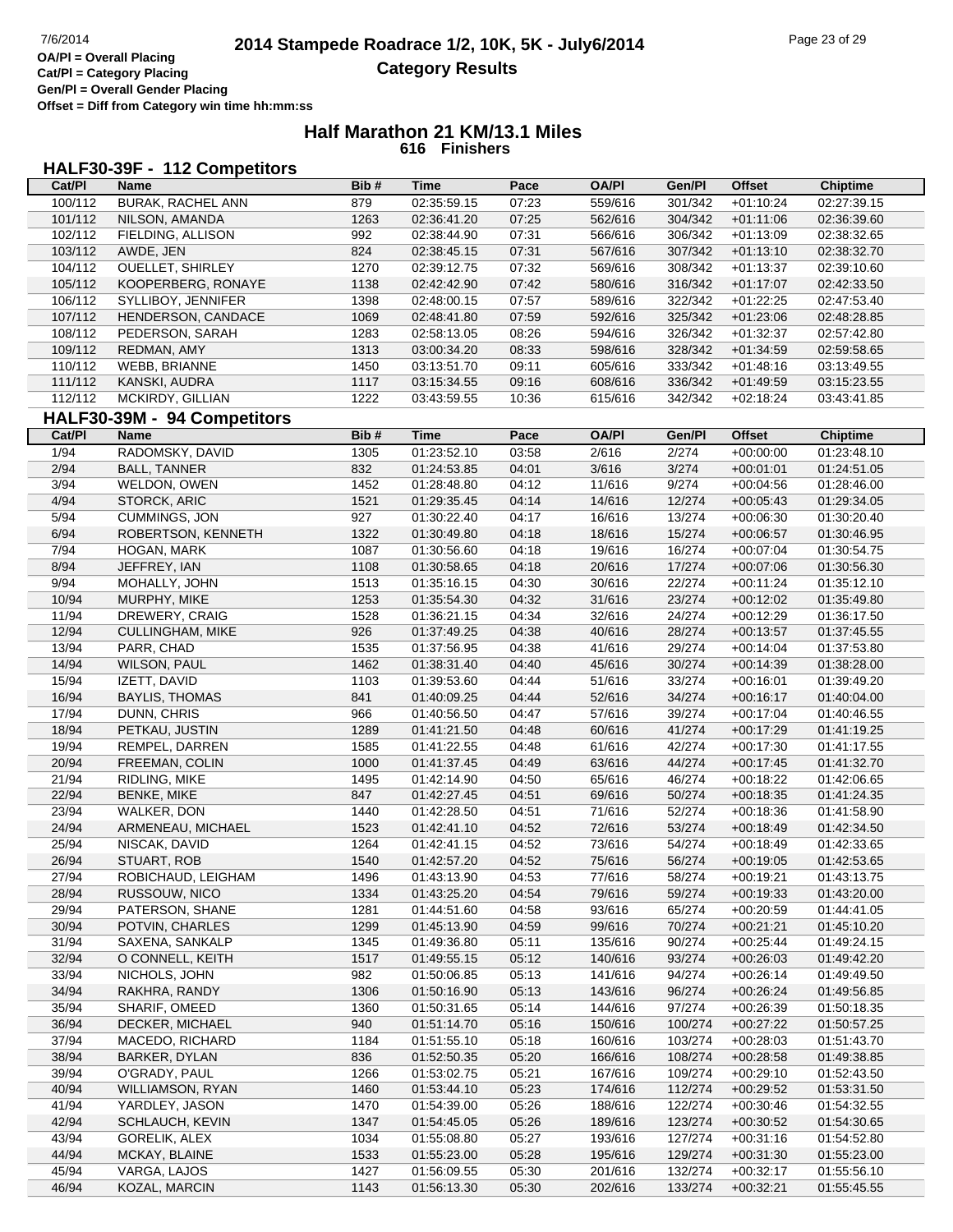**Offset = Diff from Category win time hh:mm:ss**

### **Half Marathon 21 KM/13.1 Miles 616 Finishers**

# **HALF30-39M - 94 Competitors**

| Cat/PI | Name                        | Bib# | <b>Time</b> | Pace  | <b>OA/PI</b> | Gen/Pl           | <b>Offset</b> | <b>Chiptime</b> |
|--------|-----------------------------|------|-------------|-------|--------------|------------------|---------------|-----------------|
| 47/94  | AKRIGG, ROD                 | 806  | 01:56:16.35 | 05:30 | 203/616      | 134/274          | $+00:32:24$   | 01:56:05.55     |
| 48/94  | FRASER, JESSE G.            | 998  | 01:56:25.50 | 05:31 | 205/616      | 135/274          | $+00:32:33$   | 01:54:50.70     |
| 49/94  | DESTA, WES                  | 947  | 01:56:43.80 | 05:31 | 207/616      | 136/274          | $+00:32:51$   | 01:56:34.60     |
| 50/94  | MCLIESH, DALE               | 1225 | 01:57:05.60 | 05:32 | 213/616      | 138/274          | $+00:33:13$   | 01:56:42.25     |
| 51/94  | <b>BICZOK, DELANEY</b>      | 856  | 01:57:23.10 | 05:33 | 217/616      | 140/274          | $+00:33:31$   | 01:56:59.05     |
| 52/94  | MEYERS, RYAN                | 1232 | 01:57:38.90 | 05:34 | 222/616      | 143/274          | $+00:33:46$   | 01:57:16.45     |
| 53/94  | <b>BANKS, PETER</b>         | 834  | 01:57:45.05 | 05:34 | 223/616      | 144/274          | $+00:33:52$   | 01:57:27.70     |
| 54/94  | SHIMONOV, JOSEPH            | 1364 | 01:58:03.40 | 05:35 | 226/616      | 146/274          | $+00:34:11$   | 01:57:46.70     |
| 55/94  | JONES, DAVE                 | 1114 | 01:58:11.25 | 05:36 | 229/616      | 148/274          | $+00:34:19$   | 01:58:02.15     |
| 56/94  | RALPH, MARTIN               | 1307 | 01:58:58.75 | 05:38 | 240/616      | 153/274          | $+00:35:06$   | 01:58:40.80     |
| 57/94  | <b>BYROM, MICHAEL</b>       | 884  | 01:59:43.20 | 05:40 | 253/616      | 159/274          | $+00:35:51$   | 01:59:22.75     |
| 58/94  | GOES, JEROEN                | 1543 | 01:59:47.90 | 05:40 | 255/616      | 160/274          | $+00:35:55$   | 01:59:31.40     |
| 59/94  | <b>BRIX, BRIAN</b>          | 867  | 01:59:55.00 | 05:40 | 256/616      | 161/274          | $+00:36:02$   | 01:59:45.10     |
| 60/94  | ALMENDROS MARTINEZ, ALBERTO | 814  | 01:59:55.60 | 05:41 | 257/616      | 162/274          | $+00:36:03$   | 01:59:45.30     |
| 61/94  | MALTSEV, MICHAEL            | 1199 | 02:00:36.80 | 05:42 | 260/616      | 165/274          | $+00:36:44$   | 02:00:34.90     |
| 62/94  | KOOPERBERG, MICAH           | 1137 | 02:00:51.00 | 05:43 | 264/616      | 168/274          | $+00:36:58$   | 02:00:34.65     |
| 63/94  | MURRAY, CHRISTOPHER L       | 1254 | 02:01:02.70 | 05:44 | 267/616      | 170/274          | $+00:37:10$   | 01:59:52.80     |
| 64/94  | UNG, THANG                  | 1564 | 02:03:23.75 | 05:50 | 285/616      | 175/274          | $+00:39:31$   | 02:03:23.75     |
| 65/94  | SWINGLER, JEFF              | 1397 | 02:04:19.20 | 05:53 | 297/616      | 179/274          | $+00:40:27$   | 02:03:43.10     |
| 66/94  | THORNE, TYSON               | 1547 | 02:04:28.70 | 05:53 | 299/616      | 181/274          | $+00:40:36$   | 02:03:50.60     |
| 67/94  | OMO, AKIN                   | 1567 | 02:04:43.80 | 05:54 | 301/616      | 182/274          | $+00:40:51$   | 01:20:43.80     |
| 68/94  | CASSIDY, JOEL               | 895  | 02:05:06.70 | 05:55 | 306/616      | 187/274          | $+00.41.14$   | 02:04:50.95     |
| 69/94  | <b>GRAHAM, TIMOTHY</b>      | 1037 | 02:05:41.25 | 05:57 | 310/616      | 189/274          | $+00:41:49$   | 02:05:18.40     |
| 70/94  | WEI, CHENG                  | 1451 | 02:05:48.60 | 05:57 | 313/616      | 190/274          | $+00:41:56$   | 02:05:22.20     |
| 71/94  | ADAMS, STEVE                | 803  | 02:08:57.85 | 06:06 | 340/616      | 198/274          | $+00:45:05$   | 02:08:11.40     |
| 72/94  | LOWE, JEAN-PAUL             | 1178 | 02:08:59.60 | 06:06 | 341/616      | 199/274          | $+00:45:07$   | 02:08:31.15     |
| 73/94  | ELLICE, DREW                | 974  | 02:10:18.15 | 06:10 | 359/616      | 203/274          | $+00:46:26$   | 02:10:06.25     |
| 74/94  | HOY, DAVID                  | 1092 | 02:11:18.70 | 06:13 | 368/616      | 206/274          | $+00:47:26$   | 02:09:13.15     |
| 75/94  | MOISAN, CHRISTOPHER         | 1236 | 02:11:22.65 | 06:13 | 369/616      | 207/274          | $+00:47:30$   | 02:11:15.25     |
| 76/94  | DYSON, ANDREW               | 968  | 02:11:31.55 | 06:14 | 376/616      | 209/274          | $+00.47:39$   | 02:10:47.25     |
| 77/94  | TONKIN, CHRISTOPHER         | 1413 | 02:11:42.65 | 06:14 | 378/616      | 211/274          | $+00:47:50$   | 02:11:06.60     |
| 78/94  | DAROWSKI, LUKASZ            | 937  | 02:12:43.85 | 06:17 | 383/616      | 213/274          | $+00:48:51$   | 02:12:13.90     |
| 79/94  | SAETRE, MARTIN              | 1338 | 02:12:53.90 | 06:17 | 385/616      | 214/274          | $+00:49:01$   | 02:12:19.95     |
| 80/94  | PEDERSON, DAVID             | 1282 | 02:12:59.50 | 06:18 | 386/616      | 215/274          | $+00.49:07$   | 02:09:49.10     |
| 81/94  | ATICI, MEHMET               | 820  | 02:14:04.60 | 06:21 | 409/616      | 222/274          | $+00:50:12$   | 02:13:38.00     |
| 82/94  | JARRAH, JUAN                | 1106 | 02:14:23.05 | 06:22 | 412/616      | 223/274          | $+00:50:30$   | 02:14:08.25     |
| 83/94  | PURCHASE, ANDREW            | 1302 | 02:16:48.55 | 06:29 | 432/616      | 230/274          | $+00:52:56$   | 02:16:07.10     |
| 84/94  | <b>BAILEY, SCOTT</b>        | 1524 | 02:18:26.00 | 06:33 | 442/616      | 232/274          | $+00.54.33$   | 02:18:03.20     |
| 85/94  | LINDSAY, MICHAEL            | 1172 | 02:19:39.40 | 06:37 | 453/616      | 236/274          | $+00:55:47$   | 02:19:17.60     |
| 86/94  | AUSTIN, JOEL                | 823  | 02:24:26.00 | 06:50 | 484/616      | 242/274          | $+01:00:33$   | 02:23:20.00     |
| 87/94  | FISHER, CHRIS               | 993  | 02:27:04.80 | 06:58 | 506/616      | 248/274          | $+01:03:12$   | 02:26:51.05     |
| 88/94  | SPROULE, JARED              | 1383 | 02:27:44.65 | 07:00 | 515/616      | 249/274          | $+01:03:52$   | 02:26:04.55     |
| 89/94  | KLITZKE, KEVIN              | 1133 | 02:30:47.30 | 07:08 | 540/616      | 254/274          | $+01:06:55$   | 02:30:11.65     |
| 90/94  | VAIDYA, ABHAY               | 1422 | 02:35:12.60 | 07:21 | 555/616      | 256/274          | $+01:11:20$   | 02:34:58.30     |
| 91/94  | AWDE, JOEL                  | 825  | 02:38:45.15 | 07:31 | 568/616      | 261/274          | $+01:14:53$   | 02:38:33.40     |
| 92/94  | <b>HAMILTON, CHRIS</b>      | 1055 | 02:39:59.75 | 07:34 | 573/616      | 264/274          | $+01:16:07$   | 02:39:20.00     |
| 93/94  | SIDHU, SATVINDER            | 1497 | 02:45:29.55 | 07:50 | 585/616      | 267/274          | $+01:21:37$   | 02:45:22.50     |
| 94/94  | MCKIRDY, SCOTT              | 1223 | 03:44:03.25 | 10:37 | 616/616      | 274/274          | $+02:20:11$   | 03:43:45.35     |
|        | HALF40-49F - 86 Competitors |      |             |       |              |                  |               |                 |
| Cat/PI | Name                        | Bib# | <b>Time</b> | Pace  | <b>OA/PI</b> | Gen/Pl           | <b>Offset</b> | <b>Chiptime</b> |
|        |                             |      |             |       |              |                  |               |                 |
| 1/86   | HENRY, SHANNON              | 1072 | 01:37:12.55 | 04:36 | 36/616       | 11/342           | $+00:00:00$   | 01:37:09.75     |
| 2/86   | MARKS, JENNIFER             | 1201 | 01:38:28.75 | 04:40 | 44/616       | 15/342<br>25/342 | $+00:01:16$   | 01:38:23.45     |
| 3/86   | HEDGES, JO-ANN              | 1067 | 01:44:26.60 | 04:57 | 87/616       |                  | $+00:07:14$   | 01:44:21.55     |
| 4/86   | WHITTAKER, LAURA            | 1455 | 01:44:46.35 | 04:57 | 92/616       | 28/342           | $+00:07:33$   | 01:44:40.50     |
| 5/86   | HALPRIN, DANYAEL            | 1052 | 01:44:56.20 | 04:58 | 95/616       | 29/342           | $+00:07:43$   | 01:44:46.15     |
| 6/86   | CHATTEN, KARI               | 900  | 01:48:43.55 | 05:09 | 125/616      | 41/342           | $+00:11:31$   | 01:48:33.35     |
| 7/86   | OLAR, JENIFER               | 1268 | 01:49:39.90 | 05:11 | 137/616      | 47/342           | $+00:12:27$   | 01:49:33.50     |
| 8/86   | DORIAN, LISA                | 954  | 01:50:42.95 | 05:14 | 145/616      | 48/342           | $+00:13:30$   | 01:50:34.15     |
| 9/86   | CAPUTO, CONNIE              | 1525 | 01:51:04.70 | 05:15 | 149/616      | 50/342           | $+00:13:52$   | 01:50:53.40     |
| 10/86  | GOUDIE, ALICE               | 1035 | 01:51:53.70 | 05:18 | 159/616      | 57/342           | $+00:14:41$   | 01:51:28.90     |
| 11/86  | MATAS, PERVEEN              | 1208 | 01:53:04.40 | 05:21 | 168/616      | 59/342           | $+00:15:51$   | 01:52:52.20     |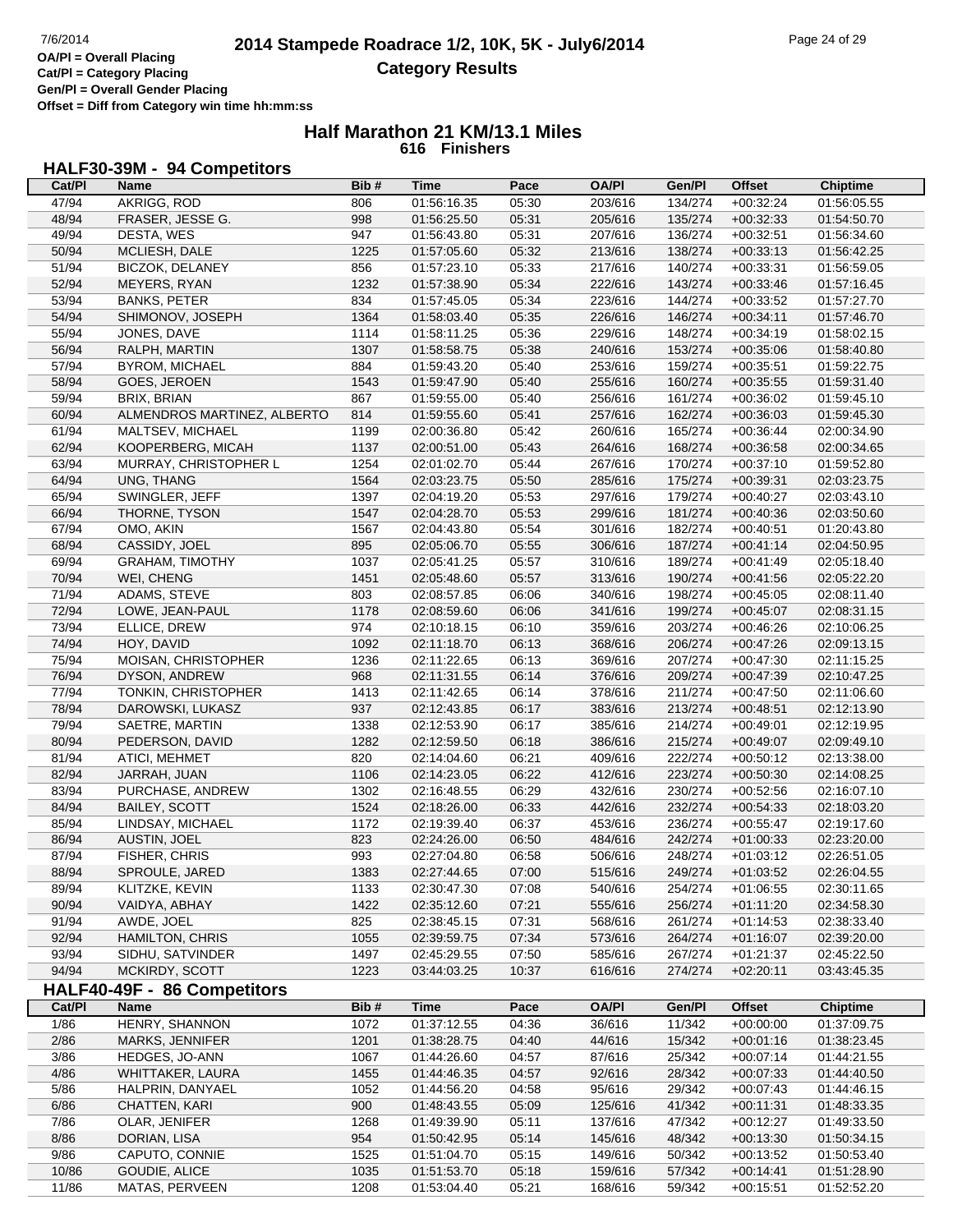**Cat/Pl = Category Placing Gen/Pl = Overall Gender Placing Offset = Diff from Category win time hh:mm:ss**

### **Half Marathon 21 KM/13.1 Miles 616 Finishers**

# **HALF40-49F - 86 Competitors**

| Cat/PI         | Name                        | Bib#        | <b>Time</b>                | Pace  | <b>OA/PI</b>       | Gen/Pl             | <b>Offset</b>              | <b>Chiptime</b>            |
|----------------|-----------------------------|-------------|----------------------------|-------|--------------------|--------------------|----------------------------|----------------------------|
| 12/86          | BOUCHARD, MC                | 1579        | 01:56:53.35                | 05:32 | 210/616            | 74/342             | $+00:19:40$                | 01:56:38.30                |
| 13/86          | <b>DESROCHES, BEV</b>       | 944         | 01:57:17.90                | 05:33 | 215/616            | 77/342             | $+00:20:05$                | 01:57:00.70                |
| 14/86          | MCINNES, BRENDA             | 1217        | 01:57:45.65                | 05:34 | 224/616            | 80/342             | $+00:20:33$                | 01:57:35.95                |
| 15/86          | <b>WICHERS, STACEY</b>      | 1457        | 01:58:55.35                | 05:38 | 238/616            | 87/342             | $+00:21:42$                | 01:58:40.85                |
| 16/86          | JUDD, JANE                  | 1115        | 01:59:00.10                | 05:38 | 242/616            | 88/342             | $+00:21:47$                | 01:58:35.70                |
| 17/86          | FUNG, LYNDA                 | 1006        | 01:59:44.90                | 05:40 | 254/616            | 95/342             | $+00:22:32$                | 01:59:31.65                |
| 18/86          | WARNER, SANDY               | 1445        | 02:00:45.45                | 05:43 | 263/616            | 96/342             | $+00:23:32$                | 02:00:35.50                |
| 19/86          | LEAMY, NADIA                | 1162        | 02:01:14.85                | 05:44 | 268/616            | 98/342             | $+00:24:02$                | 02:00:54.75                |
| 20/86          | LOKANC, SABINA              | 1176        | 02:01:51.30                | 05:46 | 272/616            | 102/342            | $+00:24:38$                | 02:01:35.70                |
| 21/86          | VERBONAC, MARIA             | 1432        | 02:02:14.90                | 05:47 | 275/616            | 105/342            | $+00:25:02$                | 02:01:59.65                |
| 22/86          | DOUSETT, TRACEY             | 956         | 02:02:29.85                | 05:48 | 276/616            | 106/342            | $+00:25:17$                | 02:02:10.25                |
| 23/86          | GAMACHE, JENNIFER           | 1010        | 02:02:30.15                | 05:48 | 277/616            | 107/342            | $+00:25:17$                | 02:02:14.70                |
| 24/86          | DABISZA, JANELLE            | 933         | 02:03:06.10                | 05:50 | 282/616            | 110/342            | $+00:25:53$                | 02:02:23.10                |
| 25/86          | BUCHANAN, KATHY             | 876         | 02:03:41.20                | 05:51 | 287/616            | 112/342            | $+00:26:28$                | 02:03:20.25                |
| 26/86          | JOHNSTON, CINDY             | 1111        | 02:03:42.70                | 05:51 | 288/616            | 113/342            | $+00:26:30$                | 02:03:25.55                |
| 27/86          | COSENTINO, LEITHA           | 916         | 02:03:43.40                | 05:51 | 289/616            | 114/342            | $+00:26:30$                | 02:03:18.70                |
| 28/86          | SIQUEIRA, ANDREA            | 1368        | 02:04:38.40                | 05:54 | 300/616            | 119/342            | $+00:27:25$                | 02:04:24.00                |
| 29/86          | LAUSEN, BRENDA              | 1490        | 02:05:34.55                | 05:57 | 308/616            | 121/342            | $+00:28:22$                | 02:05:05.60                |
| 30/86          | VIRAG, JUDITH               | 1553        | 02:06:56.70                | 06:00 | 322/616            | 128/342            | $+00:29:44$                | 02:06:36.30                |
| 31/86          | DEPENCIER, SHERRI           | 942         | 02:07:27.40                | 06:02 | 329/616            | 134/342            | $+00:30:14$                | 02:07:03.05                |
| 32/86          | RAVENHILL, LEANNE           | 1308        | 02:09:26.05                | 06:08 | 345/616            | 145/342            | $+00:32:13$                | 02:09:05.10                |
|                |                             | 986         |                            |       |                    | 148/342            |                            |                            |
| 33/86          | FEENEY, JEANETTE            |             | 02:09:34.25<br>02:09:45.05 | 06:08 | 349/616<br>351/616 |                    | $+00:32:21$                | 02:09:13.50                |
| 34/86<br>35/86 | FRENCH, NICOLE              | 1001        |                            | 06:08 |                    | 150/342<br>152/342 | $+00:32:32$<br>$+00:32:44$ | 02:09:24.50<br>02:09:24.15 |
|                | ROSS, ROXANNE               | 1330<br>877 | 02:09:56.85                | 06:09 | 353/616            | 161/342            |                            |                            |
| 36/86          | <b>BUCKLEY, COLLEEN</b>     |             | 02:11:05.50                | 06:12 | 365/616            |                    | $+00:33:52$                | 02:10:30.70                |
| 37/86          | HARKER, HEATHER             | 1062        | 02:11:55.65                | 06:15 | 379/616            | 168/342            | $+00:34:43$                | 02:11:28.45                |
| 38/86          | ROSIE-PARON, DEBBIE         | 1326        | 02:12:25.25                | 06:16 | 380/616            | 169/342            | $+00:35:12$                | 02:06:05.15                |
| 39/86          | <b>MARTIN DUNN, LETICIA</b> | 1205        | 02:12:42.85                | 06:17 | 382/616            | 170/342            | $+00:35:30$                | 02:12:29.75                |
| 40/86          | LYLE, DIANNE                | 1180        | 02:13:23.85                | 06:19 | 393/616            | 175/342            | $+00:36:11$                | 02:12:56.30                |
| 41/86          | SAIP, SUE                   | 1340        | 02:13:36.60                | 06:19 | 400/616            | 180/342            | $+00:36:24$                | 02:13:28.45                |
| 42/86          | MONTGOMERY, LISA            | 1238        | 02:13:44.10                | 06:20 | 402/616            | 182/342            | $+00:36:31$                | 02:13:17.50                |
| 43/86          | HILL, TINA                  | 1079        | 02:13:47.40                | 06:20 | 405/616            | 185/342            | $+00:36:34$                | 02:13:37.85                |
| 44/86          | <b>MORRIS, RACHAEL</b>      | 1243        | 02:14:27.00                | 06:22 | 413/616            | 190/342            | $+00:37:14$                | 02:14:22.00                |
| 45/86          | POWELL, MARIE               | 1300        | 02:15:30.40                | 06:25 | 420/616            | 195/342            | $+00:38:17$                | 02:14:55.00                |
| 46/86          | LIBIN, THU                  | 1168        | 02:16:02.05                | 06:26 | 427/616            | 198/342            | $+00:38:49$                | 02:15:42.80                |
| 47/86          | COWEN, TRACEY               | 919         | 02:16:10.00                | 06:27 | 428/616            | 199/342            | $+00:38:57$                | 02:15:38.40                |
| 48/86          | <b>BROOKER, SHANNON</b>     | 869         | 02:18:08.85                | 06:32 | 438/616            | 207/342            | $+00:40:56$                | 02:17:38.40                |
| 49/86          | YENNY, CORINNE              | 1473        | 02:18:08.85                | 06:32 | 439/616            | 208/342            | $+00:40:56$                | 02:17:38.50                |
| 50/86          | REABURN, TARA               | 1309        | 02:18:36.90                | 06:34 | 443/616            | 211/342            | $+00:41:24$                | 02:18:04.15                |
| 51/86          | PAISH, JILL                 | 1273        | 02:18:47.20                | 06:34 | 446/616            | 214/342            | $+00:41:34$                | 02:18:46.50                |
| 52/86          | PETERSON, LISA              | 1287        | 02:19:26.45                | 06:36 | 452/616            | 217/342            | $+00:42:13$                | 02:18:56.80                |
| 53/86          | GIBSON, COLLETTE            | 1019        | 02:23:10.95                | 06:47 | 476/616            | 235/342            | $+00:45:58$                | 02:23:03.50                |
| 54/86          | CZUCZMAN, JEANNINE          | 931         | 02:23:11.15                | 06:47 | 477/616            | 236/342            | $+00:45:58$                | 02:23:04.20                |
| 55/86          | ROBINSON, HELEN             | 1324        | 02:23:28.00                | 06:47 | 479/616            | 238/342            | $+00:46:15$                | 02:22:56.35                |
| 56/86          | WHITE, TABETHA              | 1454        | 02:23:35.40                | 06:48 | 481/616            | 240/342            | $+00:46:22$                | 02:22:36.35                |
| 57/86          | MARSHALL, SUSAN             | 1202        | 02:23:43.25                | 06:48 | 482/616            | 241/342            | $+00:46:30$                | 02:23:11.80                |
| 58/86          | CHRISTOFFERSEN, MICHELLE    | 905         | 02:24:38.00                | 06:51 | 487/616            | 244/342            | $+00:47:25$                | 02:23:57.45                |
| 59/86          | TOOTH, MARY                 | 1415        | 02:24:41.95                | 06:51 | 491/616            | 247/342            | $+00:47:29$                | 02:24:08.00                |
| 60/86          | TURMAINE, DANIELLE          | 1420        | 02:24:45.80                | 06:51 | 492/616            | 248/342            | $+00:47:33$                | 02:24:16.20                |
| 61/86          | PEYMAN, FAEZEH              | 1294        | 02:24:52.65                | 06:51 | 493/616            | 249/342            | $+00:47:40$                | 02:23:00.35                |
| 62/86          | DENHOLM, CAROL              | 1483        | 02:25:43.60                | 06:54 | 497/616            | 251/342            | $+00:48:31$                | 02:25:09.00                |
| 63/86          | <b>SCOTT, SHARLENE</b>      | 1355        | 02:26:39.35                | 06:57 | 501/616            | 254/342            | $+00:49:26$                | 02:26:20.20                |
| 64/86          | GREAVES, LISA               | 1040        | 02:26:45.70                | 06:57 | 502/616            | 255/342            | $+00:49:33$                | 02:26:11.35                |
| 65/86          | MORRISH, ALICIA             | 1244        | 02:28:04.75                | 07:01 | 521/616            | 271/342            | $+00:50:52$                | 02:27:25.95                |
| 66/86          | CARLSON, GISELLE            | 890         | 02:28:35.45                | 07:02 | 522/616            | 272/342            | $+00:51:22$                | 02:28:31.90                |
| 67/86          | HIRSCHE, JULIE              | 1082        | 02:31:12.00                | 07:09 | 541/616            | 287/342            | $+00:53:59$                | 02:31:05.70                |
| 68/86          | SPENCER, JANICE             | 1381        | 02:33:10.80                | 07:15 | 548/616            | 293/342            | $+00:55:58$                | 02:32:35.45                |
| 69/86          | CARPENTIER, JOSEE           | 893         | 02:33:17.15                | 07:15 | 550/616            | 295/342            | $+00:56:04$                | 02:33:13.30                |
| 70/86          | ELLICE, DEBORAH             | 973         | 02:33:34.05                | 07:16 | 551/616            | 296/342            | $+00:56:21$                | 02:32:55.30                |
| 71/86          | THURBER LARSEN, LAURA       | 1407        | 02:33:34.40                | 07:16 | 552/616            | 297/342            | $+00:56:21$                | 02:32:55.75                |
| 72/86          | STEEL, CARMELLE             | 1498        | 02:35:00.20                | 07:20 | 554/616            | 299/342            | $+00:57:47$                | 02:34:54.15                |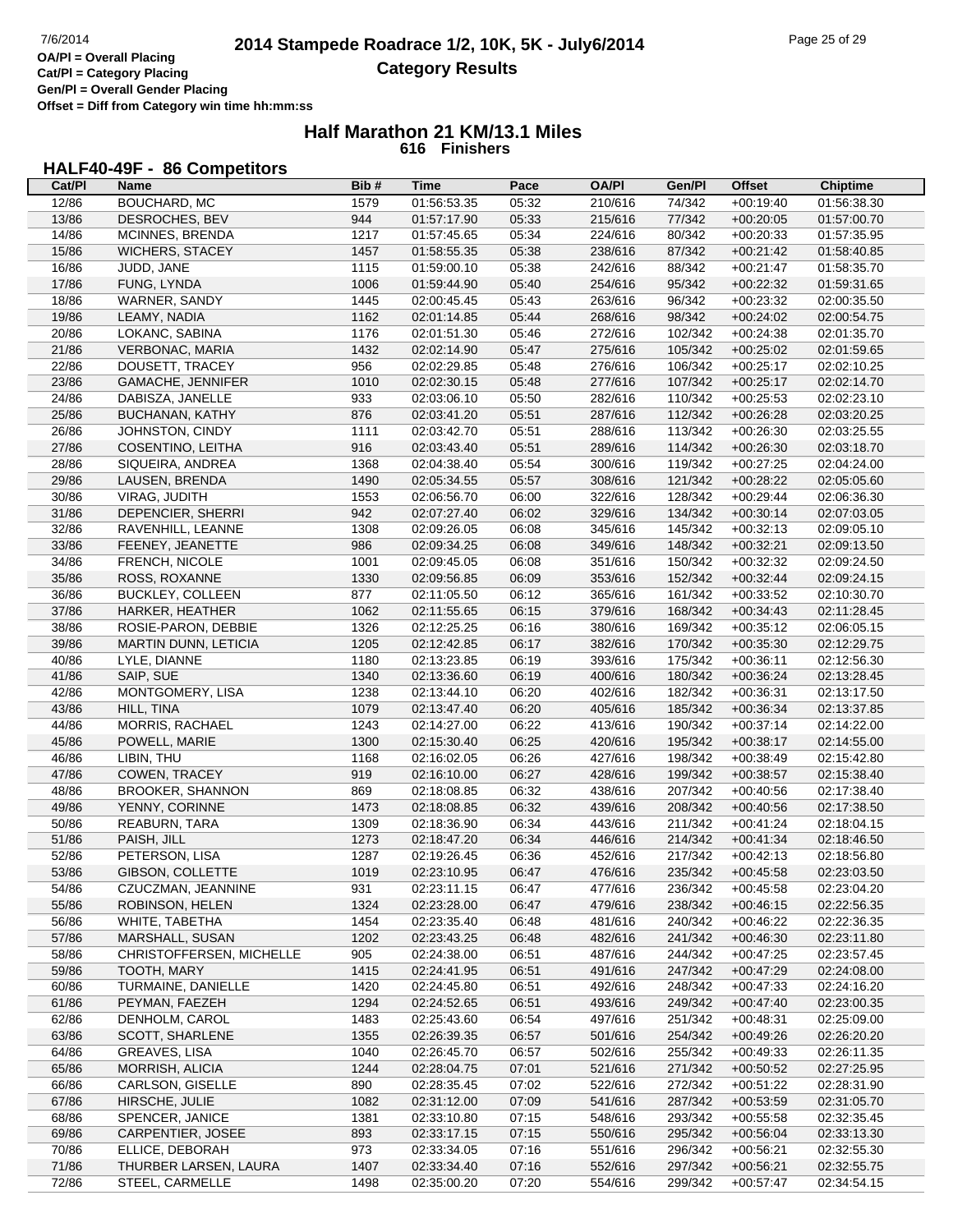# **HALF40-49F - 86 Competitors**

| Cat/PI | Name                        | Bib# | Time        | Pace  | <b>OA/PI</b> | Gen/PI  | <b>Offset</b>     | <b>Chiptime</b> |
|--------|-----------------------------|------|-------------|-------|--------------|---------|-------------------|-----------------|
| 73/86  | HOBDEN, LESLEY              | 1086 | 02:35:35.65 | 07:22 | 558/616      | 300/342 | $+00:58:23$       | 02:34:56.25     |
| 74/86  | PARKS, NICOLE               | 1278 | 02:36:29.65 | 07:24 | 560/616      | 302/342 | $+00:59:17$       | 02:36:24.30     |
| 75/86  | ELIE, STEPHANIE             | 972  | 02:36:33.50 | 07:25 | 561/616      | 303/342 | $+00:59:20$       | 02:31:27.90     |
| 76/86  | ANDERSON, AMY               | 815  | 02:37:50.30 | 07:28 | 565/616      | 305/342 | $+01:00:37$       | 02:37:20.35     |
| 77/86  | GARSTAD, TINA               | 1015 | 02:42:05.70 | 07:40 | 575/616      | 311/342 | $+01:04:53$       | 02:41:31.60     |
| 78/86  | KRUISENGA, MARGARET         | 1147 | 02:42:27.40 | 07:41 | 578/616      | 314/342 | $+01:05:14$       | 02:42:12.50     |
| 79/86  | LAU, CAM                    | 1155 | 02:47:35.05 | 07:56 | 588/616      | 321/342 | $+01:10:22$       | 02:47:25.20     |
| 80/86  | ALLEN, MARCIA               | 813  | 02:58:41.60 | 08:28 | 597/616      | 327/342 | $+01:21:29$       | 02:58:06.15     |
| 81/86  | FAYYAZ, SARAH               | 1542 | 03:01:49.40 | 08:37 | 600/616      | 330/342 | $+01:24:36$       | 03:01:21.25     |
| 82/86  | BRODY, CARRIE               | 868  | 03:14:27.35 | 09:12 | 606/616      | 334/342 | $+01:37:14$       | 03:14:26.40     |
| 83/86  | CLARK, LENA                 | 1526 | 03:26:36.15 | 09:47 | 611/616      | 338/342 | $+01:49:23$       | 03:26:30.60     |
| 84/86  | ROMANOW, MICHELLE           | 1537 | 03:28:17.45 | 09:52 | 612/616      | 339/342 | $+01:51:04$       | 03:28:11.65     |
| 85/86  | GONDER, MARCI               | 1032 | 03:31:54.50 | 10:02 | 613/616      | 340/342 | $+01:54:41$       | 03:31:50.65     |
| 86/86  | <b>KREBS, BARB</b>          | 1145 | 03:31:54.80 | 10:02 | 614/616      | 341/342 | $+01:54:42$       | 03:31:51.60     |
|        |                             |      |             |       |              |         |                   |                 |
|        | HALF40-49M - 62 Competitors |      |             |       |              |         |                   |                 |
| Cat/PI | Name                        | Bib# | <b>Time</b> | Pace  | <b>OA/PI</b> | Gen/Pl  | <b>Offset</b>     | <b>Chiptime</b> |
| 1/62   | GRAY, NEIL                  | 1486 | 01:28:30.70 | 04:11 | 10/616       | 8/274   | $+00:00:00$       | 01:28:28.70     |
| 2/62   | KWOK, EAGLE                 | 1554 | 01:30:41.95 | 04:17 | 17/616       | 14/274  | $+00:02:11$       | 01:30:41.80     |
| 3/62   | SALDANA, ALEX               | 1538 | 01:34:02.00 | 04:27 | 27/616       | 19/274  | $+00:05:31$       | 01:33:56.35     |
| 4/62   | DYMENT, GEOFF               | 967  | 01:34:34.15 | 04:28 | 28/616       | 20/274  | $+00:06:03$       | 01:30:10.00     |
| 5/62   | FERGUSON, BRUCE             | 987  | 01:37:16.40 | 04:36 | 38/616       | 27/274  | $+00:08:45$       | 01:37:11.60     |
| 6/62   | <b>GARRIES, RUSSELL</b>     | 1014 | 01:40:23.45 | 04:45 | 54/616       | 36/274  | $+00:11:52$       | 01:40:12.20     |
| 7/62   | BUSTAMANTE, GIOVANNI        | 1569 | 01:40:51.10 | 04:46 | 56/616       | 38/274  | $+00:12:20$       | 01:40:44.55     |
| 8/62   | <b>BOURQUE, RENE</b>        | 864  | 01:41:05.40 | 04:47 | 58/616       | 40/274  | $+00:12:34$       | 01:40:58.40     |
| 9/62   | SHEIL, NEVIN                | 1363 | 01:41:49.40 | 04:49 | 64/616       | 45/274  | $+00:13:18$       | 01:41:38.80     |
| 10/62  | <b>GUMINSKI, JANEK</b>      | 1046 | 01:42:17.90 | 04:50 | 66/616       | 47/274  | $+00:13:47$       | 01:42:10.95     |
| 11/62  | WILLIAMSON, WALTER JOHN     | 1461 | 01:42:21.45 | 04:51 | 67/616       | 48/274  | $+00:13:50$       | 01:42:17.45     |
| 12/62  | <b>GOLDRING, NICK</b>       | 1031 | 01:42:28.45 | 04:51 | 70/616       | 51/274  | $+00:13:57$       | 01:41:53.90     |
| 13/62  | GANGULY, NILANJAN           | 1012 | 01:43:00.90 | 04:52 | 76/616       | 57/274  | $+00:14:30$       | 01:42:43.70     |
| 14/62  | FUNK, RON                   | 1007 | 01:44:36.70 | 04:57 | 89/616       | 63/274  | $+00:16:06$       | 01:44:25.05     |
| 15/62  | PEPLINSKI, STEVE            | 1580 | 01:44:39.35 | 04:57 | 91/616       | 64/274  | $+00:16:08$       | 01:44:31.00     |
| 16/62  | <b>BENSLER, TIM</b>         | 849  | 01:45:01.30 | 04:58 | 96/616       | 67/274  | $+00:16:30$       | 01:44:55.70     |
| 17/62  | <b>BANTLE, GARY</b>         | 835  | 01:45:33.45 | 05:00 | 101/616      | 71/274  | $+00:17:02$       | 01:45:25.30     |
| 18/62  | KORCHINSKI, EVAN            | 1572 | 01:46:34.40 | 05:03 | 107/616      | 75/274  | $+00:18:03$       | 01:46:16.15     |
| 19/62  | <b>BUDGELL, TREVOR</b>      | 878  | 01:46:34.95 | 05:03 | 108/616      | 76/274  | $+00:18:04$       | 01:46:25.50     |
| 20/62  | <b>CHRISTENSEN, GREG</b>    | 904  | 01:48:00.30 | 05:07 | 118/616      | 79/274  | $+00:19:29$       | 01:47:37.50     |
| 21/62  | CHOWDHURY, TAREQ            | 903  | 01:48:14.70 | 05:07 | 119/616      | 80/274  | $+00:19:44$       | 01:48:06.30     |
| 22/62  | KELLY, KEVIN                | 1121 | 01:49:07.30 | 05:10 | 128/616      | 87/274  | $+00:20:36$       | 01:48:54.40     |
| 23/62  | <b>VULIC, MARKO</b>         | 1437 | 01:49:19.40 | 05:10 | 130/616      | 88/274  | $+00:20:48$       | 01:49:09.70     |
| 24/62  | JANSEN, RICHARD             | 1571 | 01:50:56.10 | 05:15 | 147/616      | 99/274  | $+00:22:25$       | 01:50:38.55     |
| 25/62  | HOWG, KYLE                  | 1091 | 01:51:27.80 | 05:16 | 154/616      | 101/274 | $+00:22:57$       | 01:51:20.35     |
| 26/62  | ROBB, SHANE                 | 1320 | 01:52:02.95 | 05:18 | 161/616      |         | 104/274 +00:23:32 | 01:51:49.75     |
| 27/62  | MOONEY, SEAN                | 1514 | 01:52:08.95 | 05:18 | 162/616      | 105/274 | $+00:23:38$       | 01:51:55.00     |
| 28/62  | POPOFF, JONAH               | 1536 | 01:53:05.20 | 05:21 | 169/616      | 110/274 | $+00:24:34$       | 01:52:56.50     |
| 29/62  | KING, MARTIN                | 1132 | 01:53:15.20 | 05:22 | 171/616      | 111/274 | $+00:24:44$       | 01:52:57.60     |
| 30/62  | DRIEDGER, KEVIN             | 959  | 01:54:11.25 | 05:24 | 184/616      | 119/274 | $+00:25:40$       | 01:53:33.80     |
| 31/62  | SHAW, BENJAMIN              | 1362 | 01:54:55.50 | 05:26 | 191/616      | 125/274 | $+00:26:24$       | 01:54:17.10     |
| 32/62  | VANDERMEULEN, KEN           | 1425 | 01:54:57.10 | 05:26 | 192/616      | 126/274 | $+00:26:26$       | 01:54:55.60     |
| 33/62  | AGOAWIKE, LEONARD           | 804  | 01:57:25.25 | 05:33 | 218/616      | 141/274 | $+00:28:54$       | 01:56:48.70     |
| 34/62  | HENDERSON, SCOTT            | 1071 | 01:57:37.15 | 05:34 | 220/616      | 142/274 | $+00:29:06$       | 01:57:30.15     |
| 35/62  | <b>BARRETT, KEVIN</b>       | 837  | 01:57:50.00 | 05:35 | 225/616      | 145/274 | $+00:29:19$       | 01:57:40.25     |
| 36/62  | LAMBERT, SEAN               | 1152 | 01:59:42.10 | 05:40 | 252/616      | 158/274 | $+00:31:11$       | 01:59:10.30     |
| 37/62  | SHANNON, SCOTT              | 1359 | 02:00:22.20 | 05:42 | 259/616      | 164/274 | $+00:31:51$       | 02:00:01.85     |
| 38/62  | SAIP, BARRY                 | 1339 | 02:02:33.70 | 05:48 | 278/616      | 171/274 | $+00:34:03$       | 02:02:25.25     |
| 39/62  | LI, FRANK                   | 1167 | 02:03:46.35 | 05:51 | 291/616      | 176/274 | $+00:35:15$       | 02:03:27.15     |
| 40/62  | <b>MARTENS, JEFF</b>        | 1203 | 02:04:10.90 | 05:53 | 295/616      | 178/274 | $+00:35:40$       | 02:03:43.80     |
| 41/62  | MORRISH, IAIN               | 1245 | 02:04:28.10 | 05:53 | 298/616      | 180/274 | $+00:35:57$       | 02:03:49.90     |
| 42/62  | <b>BAAR, CLIFF</b>          | 826  | 02:04:56.75 | 05:55 | 304/616      | 185/274 | $+00:36:26$       | 02:04:12.65     |
| 43/62  | BELLMOND, MORGAN            | 845  | 02:04:59.60 | 05:55 | 305/616      | 186/274 | $+00:36:28$       | 02:04:28.85     |
| 44/62  | MCKENNA, PHILIP             | 1221 | 02:06:32.45 | 05:59 | 321/616      | 194/274 | $+00:38:01$       | 02:06:19.10     |
| 45/62  | MCDONALD, RANDY             | 1215 | 02:07:26.10 | 06:02 | 327/616      | 195/274 | $+00:38:55$       | 02:06:57.25     |
|        |                             |      |             |       |              |         |                   |                 |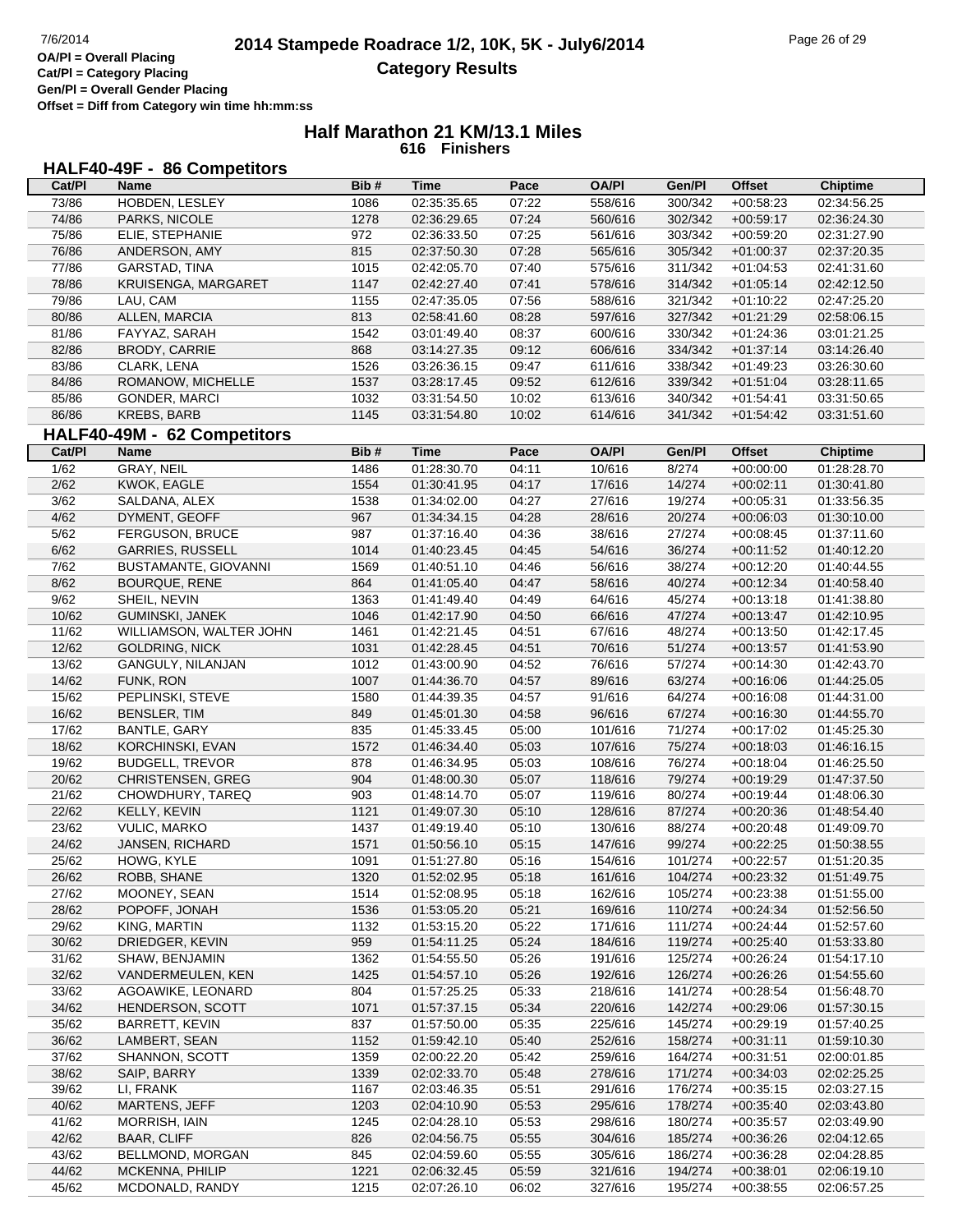**Gen/Pl = Overall Gender Placing Offset = Diff from Category win time hh:mm:ss**

### **Half Marathon 21 KM/13.1 Miles 616 Finishers**

#### **HALF40-49M - 62 Competitors**

| Cat/PI         | Name                        | Bib# | Time        | Pace  | <b>OA/PI</b> | Gen/Pl           | <b>Offset</b> | <b>Chiptime</b> |
|----------------|-----------------------------|------|-------------|-------|--------------|------------------|---------------|-----------------|
| 46/62          | MUNDY, GARY                 | 1252 | 02:08:50.80 | 06:06 | 337/616      | 197/274          | $+00:40:20$   | 02:08:19.05     |
| 47/62          | PATEL, NEETASH              | 1280 | 02:09:28.90 | 06:08 | 348/616      | 201/274          | $+00:40:58$   | 02:09:03.25     |
| 48/62          | MOORE, TREVAR               | 1240 | 02:10:15.75 | 06:10 | 358/616      | 202/274          | $+00:41:45$   | 02:09:44.90     |
| 49/62          | ERICKSON, GRANT             | 976  | 02:12:29.45 | 06:16 | 381/616      | 212/274          | $+00:43:58$   | 02:11:52.50     |
| 50/62          | <b>KELLY, DOUG</b>          | 1489 | 02:13:04.20 | 06:18 | 387/616      | 216/274          | $+00:44:33$   | 02:13:04.20     |
| 51/62          | WALSHE, SEAN                | 1443 | 02:15:24.20 | 06:25 | 419/616      | 225/274          | $+00:46:53$   | 02:15:03.60     |
| 52/62          | LONG, MICHAEL               | 1511 | 02:15:43.45 | 06:25 | 424/616      | 227/274          | $+00:47:12$   | 02:15:10.50     |
| 53/62          | ALLAN, SCOTT                | 811  | 02:15:50.40 | 06:26 | 425/616      | 228/274          | $+00:47:19$   | 02:15:18.30     |
| 54/62          | LEAMY, PATRICK              | 1163 | 02:18:58.70 | 06:35 | 447/616      | 233/274          | $+00:50:28$   | 02:18:33.15     |
| 55/62          | DRAPER, IAN                 | 958  | 02:19:14.95 | 06:35 | 450/616      | 235/274          | $+00:50:44$   | 02:18:43.50     |
| 56/62          | CHIKARA, HONOUR             | 1573 | 02:20:50.25 | 06:40 | 459/616      | 238/274          | $+00:52:19$   | 02:20:32.70     |
| 57/62          | MENDEZ MANZANILLA, JORGE    | 1229 | 02:24:35.90 | 06:51 | 486/616      | 243/274          | $+00:56:05$   | 02:24:03.20     |
| 58/62          | ORR, ROB                    | 1493 | 02:35:30.15 | 07:22 | 557/616      | 258/274          | $+01:06:59$   | 02:35:22.95     |
| 59/62          | TO, GARY                    | 1411 | 02:36:41.65 | 07:25 | 563/616      | 259/274          | $+01:08:10$   | 02:36:29.50     |
| 60/62          | SCOTT, ROBERT               | 1354 | 02:36:57.35 | 07:26 | 564/616      | 260/274          | $+01:08:26$   | 02:36:48.60     |
| 61/62          | KAWAISHI, HIROSHI           | 1118 | 02:42:57.95 | 07:43 | 581/616      | 265/274          | $+01:14:27$   | 02:42:53.20     |
| 62/62          | MATHIESON, LARRY            | 1211 | 02:43:47.45 | 07:45 | 582/616      | 266/274          | $+01:15:16$   | 02:43:44.60     |
|                | HALF50-59F - 39 Competitors |      |             |       |              |                  |               |                 |
| Cat/PI         | <b>Name</b>                 | Bib# | <b>Time</b> | Pace  | <b>OA/PI</b> | Gen/Pl           | Offset        | Chiptime        |
| $\frac{1}{39}$ | ANDERSON, AMY               | 816  |             | 04:55 | 83/616       | 23/342           | $+00:00:00$   | 01:43:43.30     |
|                |                             |      | 01:43:46.55 |       |              |                  |               |                 |
| 2/39           | RICHARDSON, BARB            | 1319 | 01:47:15.05 | 05:04 | 111/616      | 34/342           | $+00:03:28$   | 01:47:00.70     |
| 3/39           | <b>CUSACK, FRAN</b>         | 929  | 01:47:35.55 | 05:05 | 113/616      | 36/342           | $+00:03:49$   | 01:47:26.05     |
| 4/39           | DUECK, LYNNE                | 964  | 01:47:42.30 | 05:06 | 114/616      | 37/342<br>40/342 | $+00:03:55$   | 01:47:32.85     |
| 5/39           | SLANEY, JOYCE               | 1369 | 01:48:41.45 | 05:09 | 124/616      |                  | $+00:04:54$   | 01:48:22.45     |
| 6/39           | <b>BENSON, LORRAINE</b>     | 851  | 01:49:29.75 | 05:11 | 133/616      | 44/342           | $+00:05:43$   | 01:49:10.95     |
| 7/39           | RUSH, COLLEEN               | 1332 | 01:49:29.90 | 05:11 | 134/616      | 45/342           | $+00:05:43$   | 01:49:25.40     |
| 8/39           | MURPHY, KELLY               | 1515 | 01:51:49.30 | 05:18 | 158/616      | 56/342           | $+00:08:02$   | 01:51:40.95     |
| 9/39           | FRERE SCHMIDT, RINKY        | 1002 | 01:55:46.40 | 05:29 | 198/616      | 68/342           | $+00:11:59$   | 01:54:45.90     |
| 10/39          | BUTLER GRETTON, MARY        | 882  | 02:01:36.35 | 05:45 | 271/616      | 101/342          | $+00:17:49$   | 02:01:18.50     |
| 11/39          | NICHOLS, LEAH               | 1516 | 02:01:57.15 | 05:46 | 273/616      | 103/342          | $+00:18:10$   | 02:01:39.00     |
| 12/39          | WAITE, ERIN                 | 1439 | 02:03:52.00 | 05:52 | 294/616      | 117/342          | $+00:20:05$   | 02:03:29.50     |
| 13/39          | BAPTIE, SUZANNE             | 1479 | 02:07:26.90 | 06:02 | 328/616      | 133/342          | $+00:23:40$   | 02:07:05.50     |
| 14/39          | AHENDA, LADONA              | 805  | 02:08:42.85 | 06:06 | 335/616      | 139/342          | $+00:24:56$   | 02:08:08.40     |
| 15/39          | DIENER, TANIA               | 950  | 02:09:49.05 | 06:09 | 352/616      | 151/342          | $+00:26:02$   | 02:09:36.90     |
| 16/39          | PETURSSON, TANNIS           | 1292 | 02:09:59.40 | 06:09 | 356/616      | 155/342          | $+00:26:12$   | 02:09:30.35     |
| 17/39          | MOULT, PHILLIPA             | 1247 | 02:10:13.55 | 06:10 | 357/616      | 156/342          | $+00:26:27$   | 02:09:41.20     |
| 18/39          | CROCKER, RACHEL             | 924  | 02:10:24.60 | 06:10 | 360/616      | 157/342          | $+00:26:38$   | 02:10:02.05     |
| 19/39          | HO, KRIS LAI CHING          | 1085 | 02:17:07.35 | 06:29 | 433/616      | 203/342          | $+00:33:20$   | 02:16:34.40     |
| 20/39          | MATHIESON, CATHY            | 1210 | 02:18:47.10 | 06:34 | 445/616      | 213/342          | $+00:35:00$   | 02:18:17.45     |
| 21/39          | SAKUNDIAK, JUDY             | 1341 | 02:21:12.60 | 06:41 | 461/616      | 223/342          | $+00:37:26$   | 02:21:12.60     |
| 22/39          | SO, RAE                     | 1379 | 02:21:48.60 | 06:43 | 465/616      | 226/342          | $+00.38.02$   | 02:21:13.75     |
| 23/39          | THORNE, WENDY               | 1406 | 02:22:35.50 | 06:45 | 471/616      | 230/342          | $+00:38:48$   | 02:22:13.05     |
| 24/39          | HILL, BARB                  | 1077 | 02:22:51.40 | 06:46 | 473/616      | 232/342          | $+00:39:04$   | 02:22:15.95     |
| 25/39          | ROBBLEE, MAGGIE             | 1321 | 02:24:30.50 | 06:50 | 485/616      | 243/342          | $+00:40:43$   | 02:23:52.65     |
| 26/39          | ANDRINGA, BRENDA            | 817  | 02:26:00.20 | 06:55 | 499/616      | 253/342          | $+00:42:13$   | 02:25:24.40     |
| 27/39          | <b>BAKER, THERESA</b>       | 831  | 02:26:51.45 | 06:57 | 503/616      | 256/342          | $+00:43:04$   | 02:26:41.40     |
| 28/39          | CARLISLE, LAURA             | 888  | 02:26:53.80 | 06:57 | 505/616      | 258/342          | $+00:43:07$   | 02:26:43.55     |
| 29/39          | FREDREK, RUTH               | 999  | 02:27:10.35 | 06:58 | 510/616      | 262/342          | $+00:43:23$   | 02:26:45.00     |
| 30/39          | DENKLER, LARONDA            | 941  | 02:30:10.15 | 07:07 | 532/616      | 281/342          | $+00:46:23$   | 02:29:30.95     |
| 31/39          | MOSS DONSKY, MICHELE        | 1246 | 02:32:00.90 | 07:12 | 544/616      | 290/342          | $+00:48:14$   | 02:31:54.45     |
| 32/39          | MCISAAC, BEVERLEY           | 1492 | 02:33:02.05 | 07:15 | 547/616      | 292/342          | $+00:49:15$   | 02:32:59.60     |
| 33/39          | PALMER, NANCY               | 1518 | 02:39:14.05 | 07:32 | 571/616      | 309/342          | $+00:55:27$   | 02:38:47.20     |
| 34/39          | HEWITT, KAREN               | 1075 | 02:42:20.50 | 07:41 | 576/616      | 312/342          | $+00:58:33$   | 02:41:55.85     |
| 35/39          | WISENER, CAROLYNN           | 1463 | 02:42:27.25 | 07:41 | 577/616      | 313/342          | $+00:58:40$   | 02:42:11.50     |
| 36/39          | CAYER BOUCHARD, DANIELLE    | 897  | 02:42:40.65 | 07:42 | 579/616      | 315/342          | $+00:58:54$   | 02:42:04.40     |
| 37/39          | HUDSON, CAROL               | 1095 | 02:44:51.40 | 07:48 | 584/616      | 318/342          | $+01:01:04$   | 02:44:25.95     |
| 38/39          | <b>BENSON, BONNIE</b>       | 850  | 03:01:10.00 | 08:35 | 599/616      | 329/342          | $+01:17:23$   | 03:01:08.15     |
| 39/39          | SEYLER, LINDA               | 1357 | 03:14:27.65 | 09:12 | 607/616      | 335/342          | $+01:30:41$   | 03:14:27.60     |
|                | HALF50-59M - 68 Competitors |      |             |       |              |                  |               |                 |
| Cat/PI         | <b>Name</b>                 | Bib# | <b>Time</b> | Pace  | <b>OA/PI</b> | Gen/PI           | <b>Offset</b> | <b>Chiptime</b> |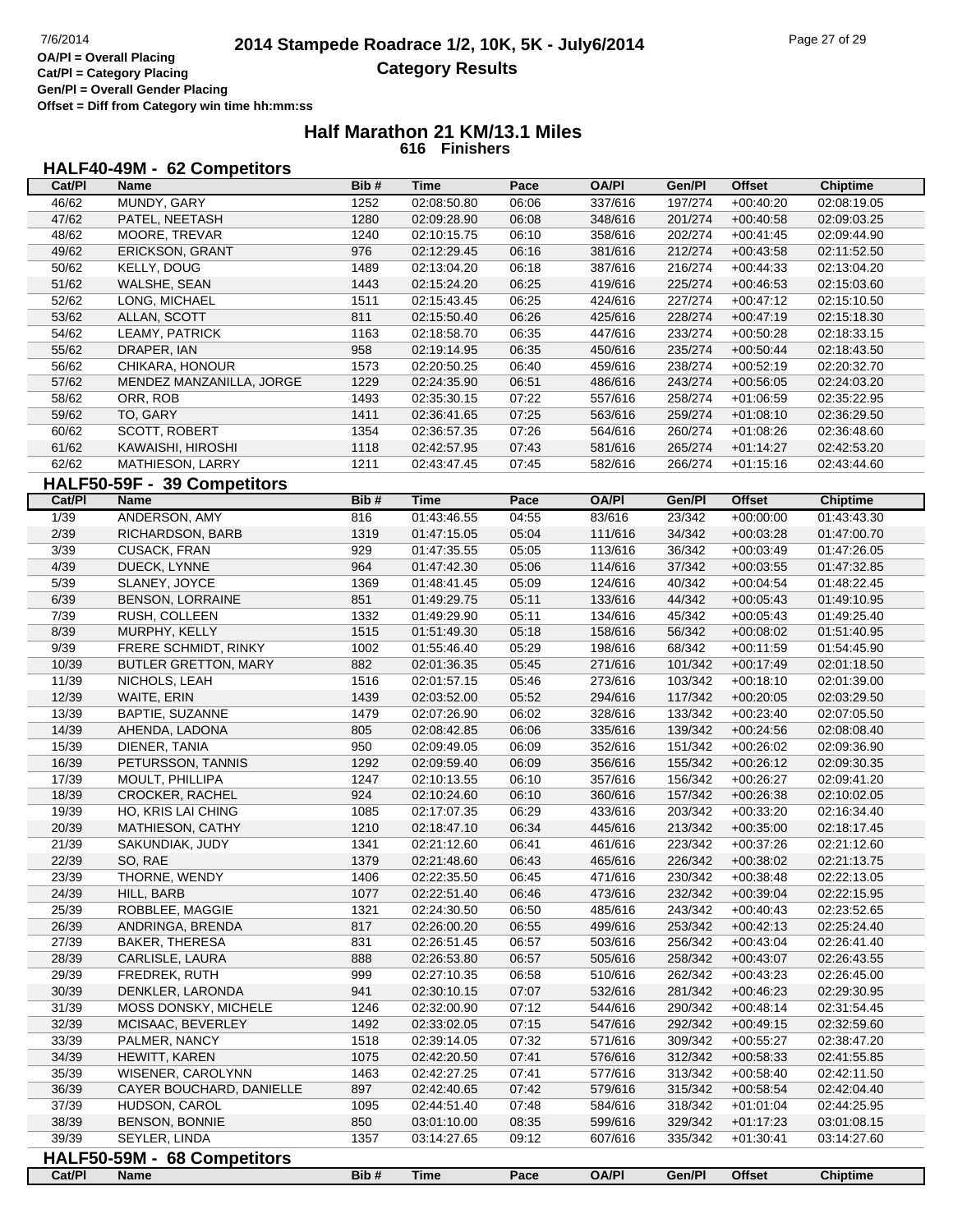**Cat/Pl = Category Placing Gen/Pl = Overall Gender Placing Offset = Diff from Category win time hh:mm:ss**

### **Half Marathon 21 KM/13.1 Miles 616 Finishers**

# **HALF50-59M - 68 Competitors**

| Cat/PI | Name                     | Bib# | <b>Time</b> | Pace  | <b>OA/PI</b> | Gen/Pl  | <b>Offset</b> | <b>Chiptime</b> |
|--------|--------------------------|------|-------------|-------|--------------|---------|---------------|-----------------|
| 1/68   | FERREIRA, PABLO          | 990  | 01:26:36.90 | 04:06 | 6/616        | 5/274   | $+00:00:00$   | 01:26:36.00     |
| 2/68   | CIEPLAK, ZIBI            | 1541 | 01:27:31.30 | 04:08 | 8/616        | 7/274   | $+00:00:54$   | 01:27:28.35     |
| 3/68   | <b>CONSTABLE, BRUCE</b>  | 914  | 01:39:42.00 | 04:43 | 49/616       | 32/274  | $+00:13:05$   | 01:39:33.10     |
| 4/68   | ALBINATI, KEITH          | 808  | 01:40:35.70 | 04:46 | 55/616       | 37/274  | $+00:13:58$   | 01:40:30.35     |
| 5/68   | WYLLIE, DOUG             | 1469 | 01:42:24.60 | 04:51 | 68/616       | 49/274  | $+00:15:47$   | 01:42:13.15     |
| 6/68   | OVEREND, BILL            | 1271 | 01:44:04.25 | 04:55 | 84/616       | 61/274  | $+00:17:27$   | 01:43:39.70     |
| 7/68   | SMITH, STEVE             | 1378 | 01:44:14.05 | 04:56 | 85/616       | 62/274  | $+00:17:37$   | 01:43:31.45     |
| 8/68   | CRANSTONE, DAVID         | 921  | 01:44:54.50 | 04:58 | 94/616       | 66/274  | $+00:18:17$   | 01:44:44.05     |
| 9/68   | <b>BAKER, STUART</b>     | 830  | 01:45:10.50 | 04:59 | 97/616       | 68/274  | $+00:18:33$   | 01:45:04.60     |
|        |                          |      |             |       |              |         |               |                 |
| 10/68  | RENNER, KURT             | 1315 | 01:45:11.35 | 04:59 | 98/616       | 69/274  | $+00:18:34$   | 01:44:37.30     |
| 11/68  | MISFELDT, DAVID          | 1235 | 01:46:03.75 | 05:01 | 104/616      | 73/274  | $+00:19:26$   | 01:45:56.45     |
| 12/68  | PLATT, RON               | 1586 | 01:46:09.00 | 05:01 | 105/616      | 74/274  | $+00:19:32$   | 01:45:53.25     |
| 13/68  | MCINNES, JOHN            | 1218 | 01:48:19.70 | 05:08 | 120/616      | 81/274  | $+00:21:42$   | 01:48:10.35     |
| 14/68  | MCINNIS, GERARD          | 1219 | 01:48:28.75 | 05:08 | 121/616      | 82/274  | $+00:21:51$   | 01:46:29.80     |
| 15/68  | <b>NEALE, CURTIS</b>     | 1259 | 01:48:34.90 | 05:08 | 123/616      | 84/274  | $+00:21:58$   | 01:48:16.85     |
| 16/68  | JOHNSTON, PAUL           | 1112 | 01:48:51.20 | 05:09 | 126/616      | 85/274  | $+00:22:14$   | 01:48:43.90     |
| 17/68  | HRYNUIK, DALE            | 1094 | 01:49:51.00 | 05:12 | 139/616      | 92/274  | $+00:23:14$   | 01:49:42.40     |
| 18/68  | OWEL, THEO               | 1272 | 01:50:46.05 | 05:14 | 146/616      | 98/274  | $+00:24:09$   | 01:50:38.10     |
| 19/68  | JONES, BERNIE            | 1113 | 01:52:30.60 | 05:19 | 164/616      | 106/274 | $+00:25:53$   | 01:52:16.45     |
| 20/68  | GILLRIE, HAL             | 1024 | 01:53:49.65 | 05:23 | 178/616      | 115/274 | $+00:27:12$   | 01:53:35.90     |
| 21/68  | HILL, IAN                | 1509 | 01:53:57.90 | 05:24 | 180/616      | 116/274 | $+00:27:21$   | 01:53:38.85     |
| 22/68  | FERREIRA, ROLANDO        | 991  | 01:54:50.80 | 05:26 | 190/616      | 124/274 | $+00:28:13$   | 01:54:43.95     |
| 23/68  | STEENKAMP, JAN H.        | 1385 | 01:55:19.60 | 05:27 | 194/616      | 128/274 | $+00:28:42$   | 01:55:07.75     |
| 24/68  | SILVERMAN, ED            | 1366 | 01:55:26.90 | 05:28 | 197/616      | 130/274 | $+00:28:50$   | 01:55:18.35     |
| 25/68  | MILBURY, DAWSON          | 1234 | 01:56:58.00 | 05:32 | 212/616      | 137/274 | $+00:30:21$   | 01:56:36.65     |
| 26/68  | HANNAH, KEITH            | 1058 | 01:58:05.20 | 05:35 | 227/616      | 147/274 | $+00:31:28$   | 01:57:45.05     |
| 27/68  | GIOVANOLI, MARCO         | 1025 | 01:58:44.10 | 05:37 | 232/616      | 149/274 | $+00:32:07$   | 01:58:21.95     |
| 28/68  | LAURIN, WILLIAM          | 1157 | 01:58:48.10 | 05:37 | 233/616      | 150/274 | $+00:32:11$   | 01:55:11.70     |
| 29/68  | LALONDE, BRIAN           | 1151 | 01:58:49.05 | 05:37 | 235/616      | 151/274 | $+00:32:12$   | 01:58:25.50     |
| 30/68  | SOMERS, LIAM             | 1380 | 01:58:56.70 | 05:38 | 239/616      | 152/274 | $+00:32:19$   | 01:58:34.55     |
| 31/68  | LIDDELL, DON             | 1170 | 01:59:00.35 | 05:38 | 243/616      | 155/274 | $+00:32:23$   | 01:58:41.10     |
| 32/68  | SMIGELSKI, RANDALL       | 1372 | 01:59:57.00 | 05:41 | 258/616      | 163/274 | $+00:33:20$   | 01:59:39.25     |
|        |                          | 821  |             |       |              | 169/274 |               |                 |
| 33/68  | ATKINSON, CHARLES        |      | 02:00:56.25 | 05:43 | 265/616      |         | $+00:34:19$   | 02:00:46.25     |
| 34/68  | SCHUETZ, REINHOLD        | 1349 | 02:03:03.40 | 05:49 | 280/616      | 172/274 | $+00:36:26$   | 02:02:28.75     |
| 35/68  | MAYSON, PHILIP           | 1214 | 02:03:14.40 | 05:50 | 284/616      | 174/274 | $+00:36:37$   | 02:02:49.70     |
| 36/68  | <b>INFUSINO, SANTO</b>   | 1100 | 02:03:50.65 | 05:52 | 293/616      | 177/274 | $+00:37:13$   | 02:03:27.10     |
| 37/68  | GOUDIE, DEREK            | 1036 | 02:04:44.10 | 05:54 | 302/616      | 183/274 | $+00:38:07$   | 02:04:19.40     |
| 38/68  | SCOTT, STEWART           | 1356 | 02:04:49.25 | 05:54 | 303/616      | 184/274 | $+00:38:12$   | 02:04:26.95     |
| 39/68  | POON, BARRY              | 1298 | 02:05:36.60 | 05:57 | 309/616      | 188/274 | $+00:38:59$   | 02:05:14.45     |
| 40/68  | MERKOWSKY, MARK          | 1231 | 02:06:19.50 | 05:59 | 319/616      | 192/274 | $+00:39:42$   | 02:06:08.65     |
| 41/68  | KOHRS, BERNARD           | 1135 | 02:06:23.65 | 05:59 | 320/616      | 193/274 | $+00:39:46$   | 02:05:52.40     |
| 42/68  | MCGIVERN, LEN            | 1216 | 02:10:53.60 | 06:12 | 362/616      | 204/274 | $+00:44:16$   | 02:10:29.20     |
| 43/68  | GIESBRECHT, GREG         | 1020 | 02:11:28.65 | 06:13 | 374/616      | 208/274 | $+00:44:51$   | 02:11:00.60     |
| 44/68  | MANNING, ROSS            | 1550 | 02:11:41.45 | 06:14 | 377/616      | 210/274 | $+00:45:04$   | 02:11:13.45     |
| 45/68  | CORBEIL, PHIL            | 1481 | 02:13:10.65 | 06:18 | 389/616      | 217/274 | $+00:46:33$   | 02:12:31.45     |
| 46/68  | DUECK, WARREN            | 1506 | 02:13:10.70 | 06:18 | 390/616      | 218/274 | $+00:46:33$   | 02:12:38.80     |
| 47/68  | VERY, JEFF               | 1434 | 02:13:24.00 | 06:19 | 394/616      | 219/274 | $+00:46:47$   | 02:11:19.90     |
| 48/68  | MIESZKALSKI, TED         | 1233 | 02:13:55.60 | 06:20 | 406/616      | 221/274 | $+00:47:18$   | 02:13:29.25     |
| 49/68  | TREVOR, LES              | 1419 | 02:14:43.60 | 06:23 | 416/616      | 224/274 | $+00:48:06$   | 02:14:28.40     |
| 50/68  | <b>CROCKER, MARK</b>     | 923  | 02:15:40.25 | 06:25 | 422/616      | 226/274 | $+00:49:03$   | 02:15:18.00     |
| 51/68  | <b>BUSHELL, BRENT</b>    | 880  | 02:15:53.20 | 06:26 | 426/616      | 229/274 | $+00:49:16$   | 02:15:25.15     |
| 52/68  | FORTIN, JEFF             | 997  | 02:21:43.30 | 06:43 | 464/616      | 239/274 | $+00:55:06$   | 02:21:05.25     |
| 53/68  | KENNY, JAMES             | 1124 | 02:21:52.00 | 06:43 | 466/616      | 240/274 | $+00:55:15$   | 02:21:14.75     |
| 54/68  | <b>GRAJAUSKAS, ALGIS</b> | 1038 | 02:24:38.55 | 06:51 | 490/616      | 244/274 | $+00:58:01$   | 02:24:13.50     |
| 55/68  | LEVEQUE, PETER           | 1549 | 02:25:10.30 | 06:52 | 495/616      | 245/274 | $+00:58:33$   | 02:24:36.55     |
| 56/68  | BENNETT, JOE             | 848  | 02:25:32.60 | 06:53 | 496/616      | 246/274 | $+00:58:55$   | 02:25:15.00     |
| 57/68  | HAEKEL, HERB             | 1051 | 02:26:14.50 | 06:55 | 500/616      | 247/274 | $+00:59:37$   | 02:26:01.70     |
| 58/68  | <b>GOGOL, FRANKLIN</b>   | 1544 | 02:27:59.65 | 07:00 | 520/616      | 250/274 | $+01:01:22$   | 02:24:44.30     |
| 59/68  | WALLACE, KERRY           | 1442 | 02:29:26.45 | 07:04 | 529/616      | 251/274 | $+01:02:49$   | 02:28:50.45     |
| 60/68  | MACDONALD, JOSEPH        | 1183 | 02:30:12.60 | 07:07 | 533/616      | 252/274 | $+01:03:35$   | 02:29:46.05     |
|        |                          |      |             |       |              |         |               |                 |
| 61/68  | <b>BETTS, BILL</b>       | 854  | 02:32:48.15 | 07:14 | 545/616      | 255/274 | $+01:06:11$   | 02:32:21.60     |